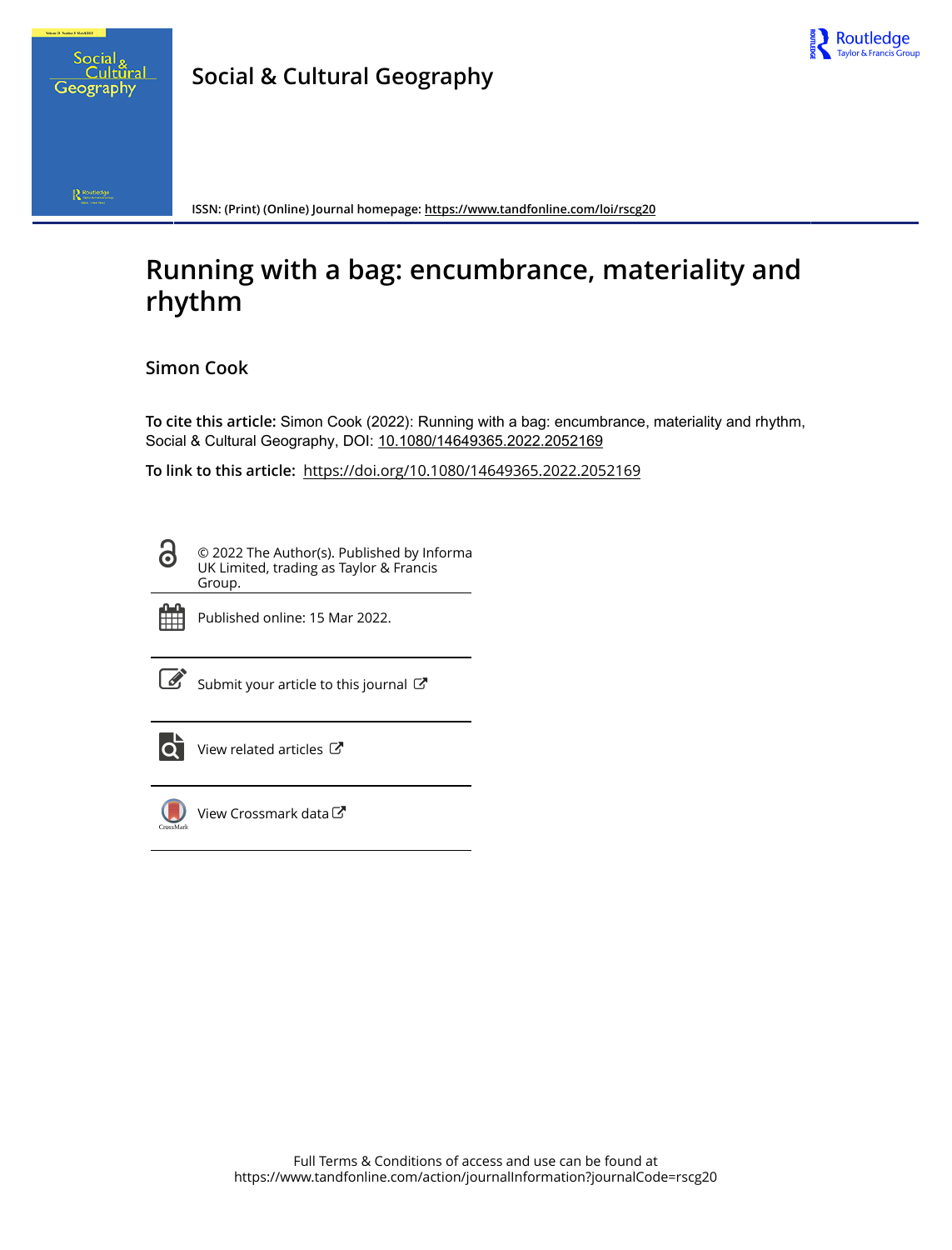#### RESEARCH ARTICLE

**a** OPEN ACCESS **a** Check for updates

Routledae Taylor & Francis Group

# **Running with a bag: encumbrance, materiality and rhythm**

#### Simon Coo[k](http://orcid.org/0000-0002-6074-6571)<sup>O</sup>

Faculty of Health, Education and Life Sciences, Birmingham City University, Birmingham, UK

#### **ABSTRACT**

Advancing social and cultural geography's interest in sport, exercise and commuting, as well as the everyday experiences of movement, materiality, and rhythm, this paper provides the first account of runcommuting experiences through a focus on running with a bag. Run-commuting is an emerging active travel practice in which people run to and/or from work. It blurs the usual separation of mobilities related to work and those related to sport, exercise and leisure. In doing so, new body-objects assemblages are introduced into running and commuting practices that have marked impacts on the experiences of mobility. Drawing on interviews and runalongs with 19 UK run-commuters, this paper explores one such defining experience – running with a bag. Drawing together the concepts of affective materialities and rhythm with work on mobilities and sport, this paper discusses how experiences of running with a bag are marked by disruptive rhythms, managing rhythms and acclimatising to such rhythms. As such, this paper demonstrates the centrality of objects in facilitating and constraining practices, as well shaping the experiences of mobility and exercise. The novel engagement with material and bodily rhythms in this paper also offers fruitful avenues for future mobile, sporting, material and rhythmic thinking in geography.

#### **RESUMEN**

A través del avance del interés de la geografía social y cultural en el deporte, el ejercicio y los desplazamientos diarios al trabajo, así como las experiencias cotidianas de movimiento, materialidad y ritmo, este articulo proporciona el primer relato de las experiencias de desplazamientos al trabajo a través de centrarse en correr con una bolsa. Correr para desplazarse al trabajo es una práctica de viaje activa emergente en la que las personas corren hacia y/o desde el trabajo. Difumina la habitual separación de las movilidades relacionadas con el trabajo y aquéllas relacionadas con el deporte, el ejercicio y el ocio. Al hacerlo, se introducen nuevos ensamblajes cuerpo-objeto en las prácticas de carrera y desplazamiento al trabajo que tienen marcados impactos en las experiencias de movilidad. Basándose en entrevistas y encuentros con 19 viajeros al trabajo del Reino Unido, este artículo explora una de esas experiencias definitorias: el correr con una bolsa. Combinando los conceptos de materialidades afectivas y ritmo con el trabajo sobre movilidades y deporte, este artículo observa cómo las experiencias de correr con una bolsa están marcadas por ritmos disruptivos, manejando ritmos

#### **ARTICLE HISTORY**

Received 23 December 2020 Accepted 8 November 2021

#### **KEYWORDS**

Run-commuting; running; experience; materiality; objects; rhythm

#### **PALABRAS CLAVE**

correr-desplazarse al trabajo; corriendo; experiencia; materialidad; objetos; ritmo

#### **MOTS CLEFS**

run commute; runnotaf; courir; expérience; matérialité; objets; rythme

**CONTACT** Simon Cook Simon.Cook@bcu.ac.uk Birmingham City University, SCT132, Westbourne Road, Birmingham B15 3TN, UK, Twitter: @SimonIanCook

© 2022 The Author(s). Published by Informa UK Limited, trading as Taylor & Francis Group.

This is an Open Access article distributed under the terms of the Creative Commons Attribution License (http://creativecommons.org/ licenses/by/4.0/), which permits unrestricted use, distribution, and reproduction in any medium, provided the original work is properly cited.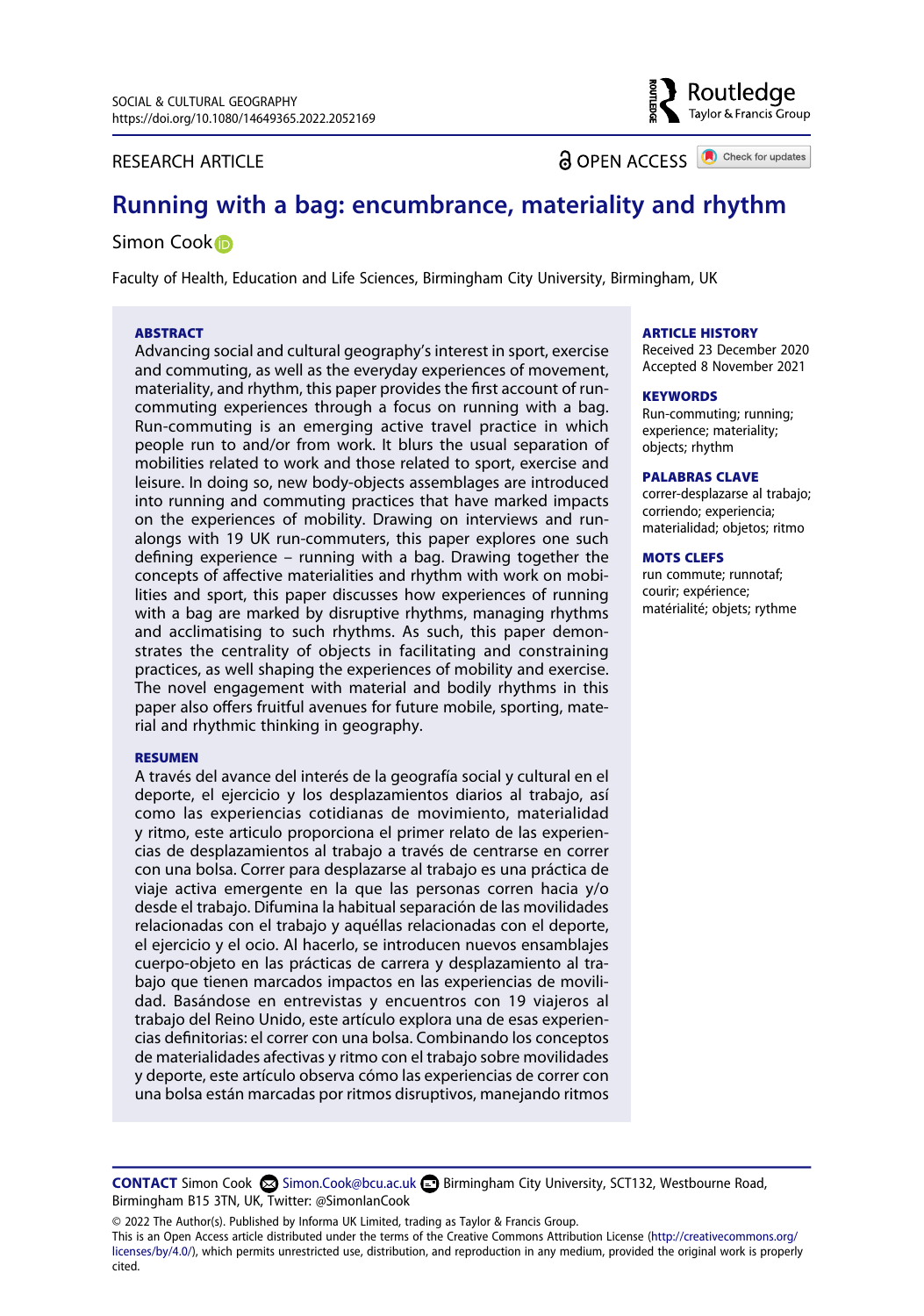y aclimatándose a tales ritmos. Como tal, este artículo demuestra la centralidad de los objetos para facilitar y restringir las prácticas, así como para dar forma a la movilidad y las experiencias de ejercicio. El compromiso novedoso con los ritmos materiales y corporales en este artículo también ofrece algunas vías fructíferas para el futuro pensamiento móvil, deportivo, material y rítmico en geografía.

#### **RÉSUMÉ**

Contribuant à l'intérêt que la géographie sociale et culturelle porte au sport, à l'exercice physique et aux trajets quotidiens, ainsi qu'aux expériences quotidiennes du mouvement, de la matérialité et du rythme, cet article offre la première description des expériences des personnes qui se rendent au travail en courant et se concentre sur la course avec un sac. Le runnotaf, aussi appelé run commute, est une pratique active de déplacement qui est en train de faire son apparition et par laquelle les personnes vont au travail ou rentrent du travail en courant. Il estompe la délimitation traditionnelle des mobilités associées au travail et de celles qui concernent le sport, l'exercice physique et les loisirs. Ce faisant, il introduit de nouveaux agencements corps-objets dans les pratiques de la course et des trajets quotidiens qui ont des répercussions importantes sur les expériences de la mobilité. En s'appuyant sur des entretiens et des accompagnements de coureur au long de leurs trajets avec 19 britanniques qui se rendent au travail en courant, cet article explore une de ces expériences déterminantes: courir avec un sac. En rapprochant les concepts de matérialités et du rythme affectifs avec la recherche sur les mobilités et le sport, cet article traite de la manière dont les expériences de la course avec un sac sont marquées par des rythmes perturbateurs, des rythmes contrôleurs et l'accoutumance à ces rythmes. Ainsi, cet article démontre le rôle central des objets dans les pratiques de facilitation et de contrainte, ainsi que dans le façonnement des expériences de mobilité et d'exercice. Le nouvel engagement avec les rythmes matériels et corporels dans cet article offre aussi des voies fertiles à l'avenir pour les théories géographies qui concernent la mobilité, le sport, le matériel et le rythme.

## **Introduction**

'I have run with a rucksack before. I don't particularly like it and I'd rather not basically . . . It's not comfortable. Everything's like banging about.' (*Harriet*)

'I tried it once before and it was just a massive pain in the arse. I don't like the idea of being restricted, and the one that I had, I didn't find it was that comfortable . . . It just feels like quite constricted and things would move around and jangle around and stuff. Like, even when my keys jangle it drives me insane. Having loads of stuff in my bag would be like, ugh . . . I feel like maybe if I ran with a bag on, I'd be a bit like, "That's work on my back." Because it'd have my work clothes in or it'd have something to do with work, so I'd be like, "Oh my god, I can't escape. It's literally on my back".' (*Holly*)

<span id="page-2-0"></span>Bags are controversial objects within running practices that can spark impassioned responses from runners for the embodied and symbolic transformations of running they can trigger. Harriet and Holly are both run-commuters – people who run to and/or from work in multi- or mono-modal journeys (Cook, [2021\)](#page-17-0). For many run-commuters, bags are essential to facilitating the practice by enabling required objects to move with them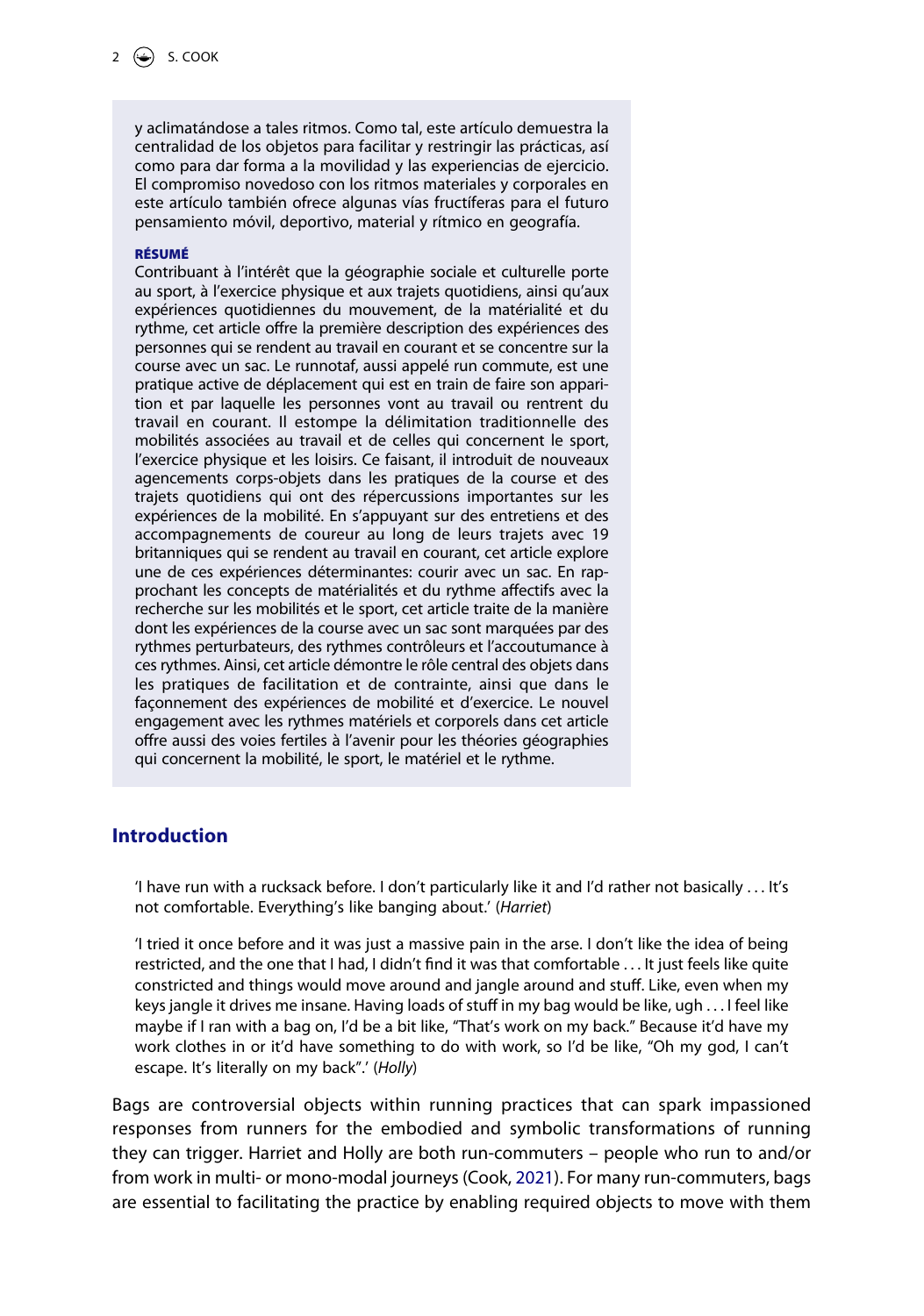between home and work but also form new body-object configurations that have significant effects. For Harriet and Holly, the addition of a bag results negatively in physical, psychological and rhythmical encumbrance; it constricts, imprints, jangles and bangs, producing uncomfortable and undesired experiences that can curtail and inhibit. This begs the questions of how bags are incorporated into run-commuting, how they are experienced and with what impacts.

<span id="page-3-9"></span><span id="page-3-8"></span><span id="page-3-3"></span><span id="page-3-2"></span><span id="page-3-1"></span>These questions lie at the heart of this paper and answering them contributes to social and cultural geography's concern with the material (Owen & Boyer, [2019](#page-18-0); Walker, [2020](#page-19-0)), everyday mobile commuting experiences (Lee, [2016;](#page-18-1) Ravensbergen, [2020\)](#page-19-1), and their entanglements (Bissell, [2009;](#page-17-1) Simpson, [2019;](#page-19-2) Watts, [2008](#page-19-3)). This work is also situated within the recent revitalisation of geographical interest in sport, exercise and fitness practices. This work, broadly, explores where and how such activities happen, the barriers and facilitators of these practices, how they are represented and experienced, as well the socio-political-cultural implications they have for individuals, societies, and spaces. This work marks a change in sport geography's focus from Bale's ([2003](#page-16-0)) seminal characterisation of the field to a concern with the popular and everyday, as opposed to the elite. Andrews [\(2017\)](#page-16-1) refers to this as a switch from post-game to play-by-play, a move that has worked to animate the movement-spaces of geographical research into sport. Alongside other reviews and agendas (Koch, [2018;](#page-18-2) Latham & Layton, [2020;](#page-18-3) Wise & Kohe, [2020](#page-19-4)), Hitchings and Latham ([2017](#page-18-4)) well-encapsulate these renewed geographical interests, arguing for further attention to materials, sociality, physical pleasures, and the evolution of sport, exercise and fitness practices. This study draws influence from such work (particularly those related to running) and helps advance such themes by using rhythm to explore the material-mobility relations and (dis)pleasurable experiences of running with a bag, and how individuals evolve their practices to manage these in ways that sustain and enable run-commuting.

## <span id="page-3-6"></span><span id="page-3-5"></span>**Run-commuting and the matter of bags**

<span id="page-3-7"></span><span id="page-3-4"></span><span id="page-3-0"></span>By no means a new practice, run-commuting is one that has been rapidly growing in popularity around the world in recent years but particularly in the UK where suggestive Strava data indicates a doubling of run-commuters between 2016 and 2018 (Cook, [2021](#page-17-0)), and there are calls for running to be taken seriously as an active travel mode within transport policy and practice (Alger, [2020](#page-16-2)). These increases are significant. As an alternative active commuting mode, rising run-commuting rates can contribute to combined public and environmental health goals of reducing physical inactivity, carbon and noise pollution, and improving air quality and place vibrancy that are associated with greater active travel use. However, rather than being motivated by such societal benefits, the growth of run-commuting in the UK has largely been fuelled increasing cognisance of the practice as a pragmatic, temporally-efficient solution to the difficulties of maintaining running habits in an accelerated society (Cook, [2020a,](#page-17-2) [2021](#page-17-0)). By repurposing the incumbent moments of a commute, run-commuting blurs the traditional time-space separation of mobilities related to work and those related to sport/exercise/leisure (this is not unique to running – see, Larsen, [2018\)](#page-18-5). Such blurring introduces new subjectivities, materials and movement into the spaces of both commuting and running. Running with a bag is a prime example of such new body-object configurations.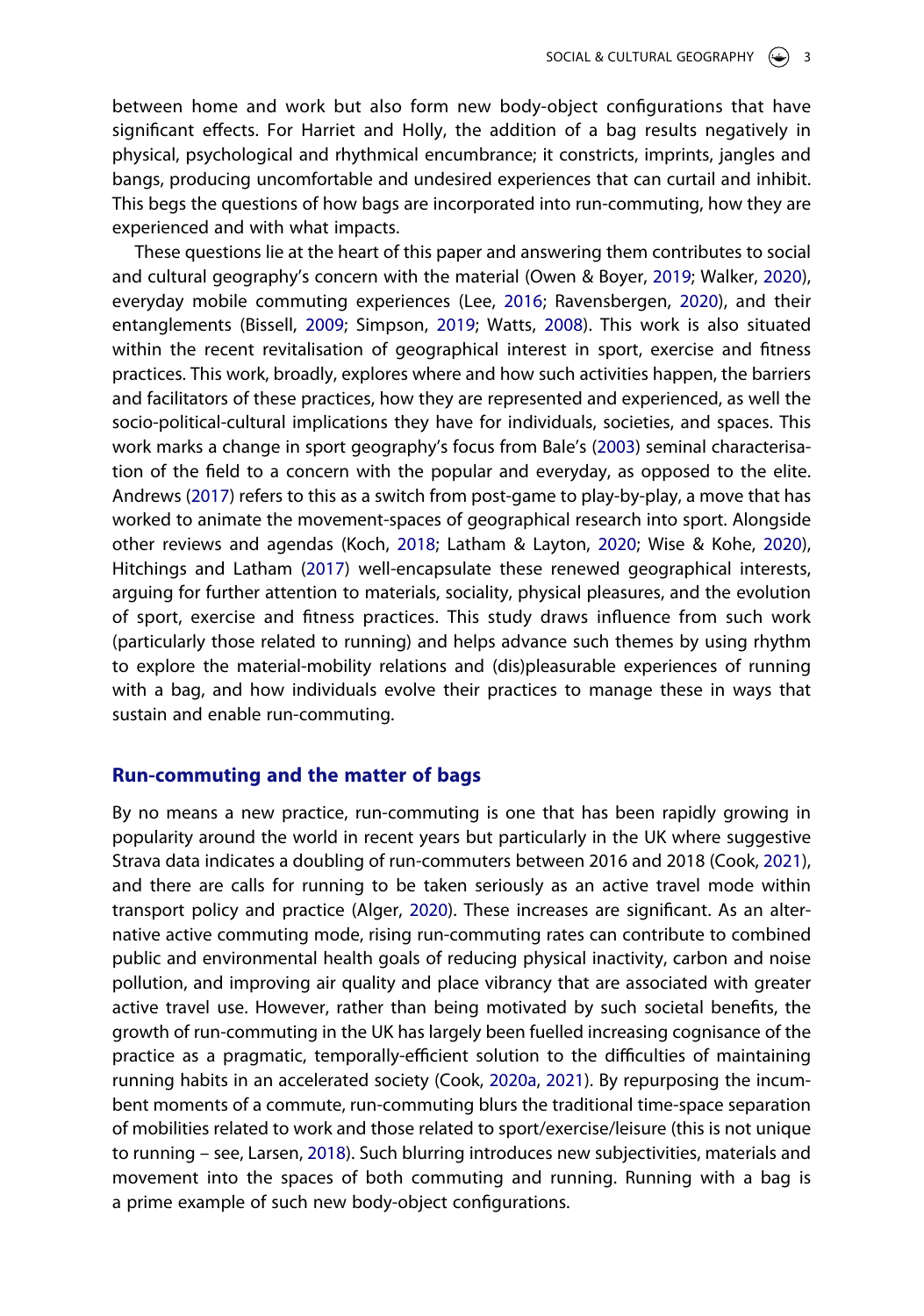A bag is not a usual running object and the potential need to wear one marks this as a distinguishing feature of run-commuting. Run-commuting's function as a mode of transport can necessitate that stuff moves as well as people. Given the limited carrying capacities of runners in motion, a bag, and by extension the body, is often the solution to these cargo needs. Bags are crucial in the logistics of run-commuting. They speak to the multi-modal and multi-purpose assemblages of run-commuters who are not only moving as runners, but also as employees and public transport users, replete with the stuff needed for each and to transition between them (Cook, [2020a](#page-17-2)). In these ways, bags have become a defining trait of run-commuting – crucial to the logistics and facilitation of the practice but resulting in more heavily encumbered running bodies that radically affects the experience of running.

<span id="page-4-5"></span><span id="page-4-3"></span><span id="page-4-2"></span><span id="page-4-0"></span>Bodies are intensely enrolled into the performance and understanding of running (Allen-Collinson, [2005;](#page-16-3) Cook et al., [2016](#page-17-3); Hockey, [2013;](#page-18-6) Lev, [2019;](#page-18-7) Lorimer, [2012\)](#page-18-8). This has been referred to as the excessiveness of exercise (Barnfield, [2016a](#page-16-4)) and the intense embodiment of running (Allen-Collinson & Owton, [2015;](#page-16-5) Larsen, [2019](#page-18-9)), expressing how the heightened animation of the running body is affected and becomes affective across numerous registers. This intensity results in a delicate equilibrium: a balance between embodied stimuli and the body's capacities to manage these positively (Bissell et al., [2017\)](#page-17-4). This equilibrium can easily be disrupted in running should the two sides of this equation become unbalanced. Should the qualities or quantities of the stimuli change – such as weather (Allen-Collinson et al., [2019\)](#page-16-6), surfaces (Barnfield, [2020\)](#page-16-7), or encounters (Cook et al., [2016\)](#page-17-3) for example, – or the bodily skills of runners decrease – through fatigue, rustiness or injury (Lev, [2021\)](#page-18-10) – then a tipping point (Bissell, [2014a\)](#page-17-5) can be reached where the embodied experiences of running transitions, potentially to one of displeasure.

<span id="page-4-6"></span><span id="page-4-4"></span><span id="page-4-1"></span>This is the risk of running with a bag and its importance should not be trivialised. The prospect of wearing a bag is a major barrier for many to run-commute (either entirely or at desired frequencies) and leads to often complex and laborious logistics routines to reduce the need to run with one (Cook, [2020a](#page-17-2), [2021\)](#page-17-0). Better understanding the experiences of running with a bag can provide insights into how bag-use in run-commuting can be made more pleasurable and manageable to decrease such barriers. Thus, contributing to understandings of how sport, exercise and commuting practices are accomplished and how they can be done more widely to the benefit of society, individuals and places.

To explore this further, I draw on geographical literature concerning affective materiality and rhythm, particularly in relation to sport and mobile practices. Following this, I detail the methods and materials informing this paper, before exploring experiences of running with a bag. These are structured around two main themes: disruptive rhythms, which explores the embodiment of running with a bag, and managing rhythms, which explores tactics employed to tame such disruptiveness. These findings contribute to the increasing geographical interest in sport and commuting practices by illuminating the embodied experiences of run-commuting and the centrality of bags to this emerging mobile practice. They also advance work on affective materiality in social and cultural geography by connecting it to notions of rhythm and progresses endeavours to embody and energise rhythmanalysis.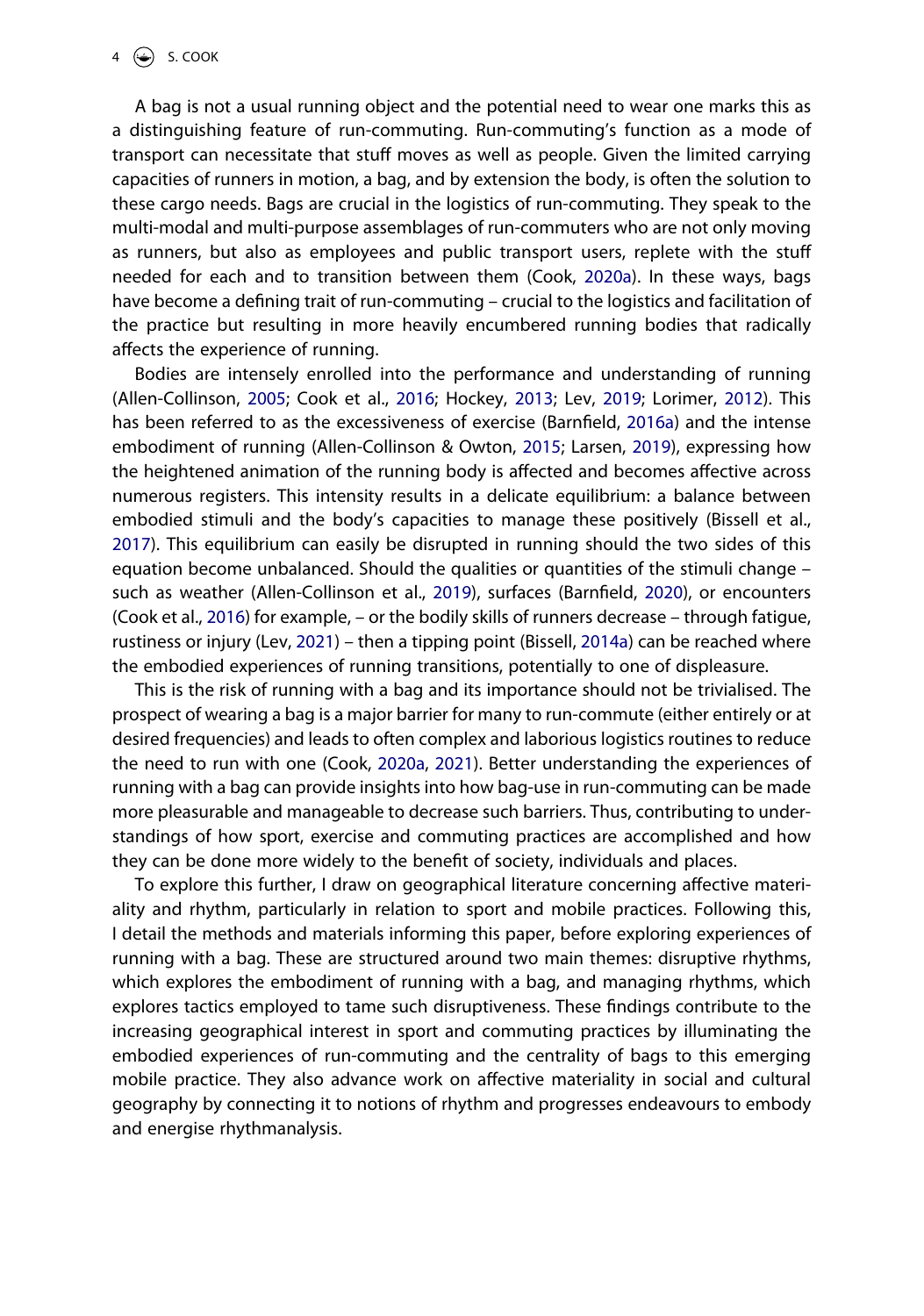#### **Running encumbrance, materiality and rhythms**

#### *Encumbrance and materiality*

<span id="page-5-10"></span><span id="page-5-8"></span><span id="page-5-2"></span>Running with a bag is a matter of encumbrance. This speaks to the lived experience of materials, recognising that objects have their own qualities that stimulate and affect, that bodies relate to, and become an integral element of experience. Mobility encumbrances and their social implications have been discussed in many forms, from women carrying others in reproductive mobilities (Sheller, [2020\)](#page-19-5), horses carrying troops and trade (Virilio, [2006\)](#page-19-6) and the hindrances of pram mobilities (Boyer & Spinney, [2016](#page-17-6)), to the exclusion of laden bodies at transit turnstiles (Muñoz, [2020\)](#page-18-11), the burdens of disabled mobility discourses (Imrie, [2000\)](#page-18-12) and the piggybacking encumbrances of viral mobilities (Lavau, [2014\)](#page-18-13). In this paper, I consider the encumbrance of running with a bag by bringing together two conceptual tropes – affective materiality and rhythm. This section seeks to outline how social and cultural geographical work into mobility has understood these ideas, how they apply to the practice of running, and where run-commuting may challenge or alter some of these experiences.

<span id="page-5-7"></span><span id="page-5-5"></span>The affectivity of objects and stuff has been an important avenue of research into mobilities, partly inspired by relational approaches in geography and the complex interrelatedness of things and people apparent in assemblage and affect theories, among others (Jensen et al., [2020\)](#page-18-14). This work shows that objects have the agency to mediate and transform embodied experiences of movement and Bissell's ([2009](#page-17-1)) work on everyday encumbrance in railway stations demonstrates this well. Bissell shows that the mobile objects people move with facilitate and encumber movements by extending bodies and impressing limitations; suitcases in train travel enable passengers to move with more things whilst simultaneously making that movement more challenging. He employs the term mobile prosthetics to encapsulate this extending of the body by mobile objects, which alter the capacities of the body and affective experiences had. Literature in disability studies also discusses the simultaneous 'wounding and enabling' (Jain, [1999](#page-18-15), p. 31) effects of prostheses, such as wheelchairs that may afford mobility whilst being uncomfortable and dangerous (Bonehill et al., [2020\)](#page-17-7).

<span id="page-5-6"></span><span id="page-5-4"></span><span id="page-5-1"></span><span id="page-5-0"></span>As Barnfield [\(2016b\)](#page-16-8) argues, the objects of running are inseparable from runners and are agents in the production of the practice. Shoes, clothing, headphones and wearable devices are some of the mobile prostheses within running assemblages that affect movements and experiences (see, Edensor et al., [2018](#page-17-8); Latham & Layton, [2020](#page-18-3)). Within run-commuting, the bag is most prominent and remarkable, signifying the practice's position between the spheres of transport and sport/leisure mobilities. Yet it is something of an unknown quantity in running practices and, indeed, rarely features in discussions of mobility either.

<span id="page-5-11"></span><span id="page-5-9"></span><span id="page-5-3"></span>Studies about bag use and their material cultures tend to revolve around iconicity, performance and their importance as identity and memory objects (Buse & Twigg, [2014](#page-17-9); Rosenberg et al., [2020\)](#page-19-7) rather than what it is like to move with them. Yet, as Walsh and Tucker [\(2009](#page-19-8), p. 225) remark in relation to backpacking performances: 'the backpack is not only semiotically fused to the backpacker's identity, but also physically fused to the backpacker's body . . . this type of luggage is pivotal in backpacker's bodily performance. From this embodied perspective . . . the backpack determines corporeal ways of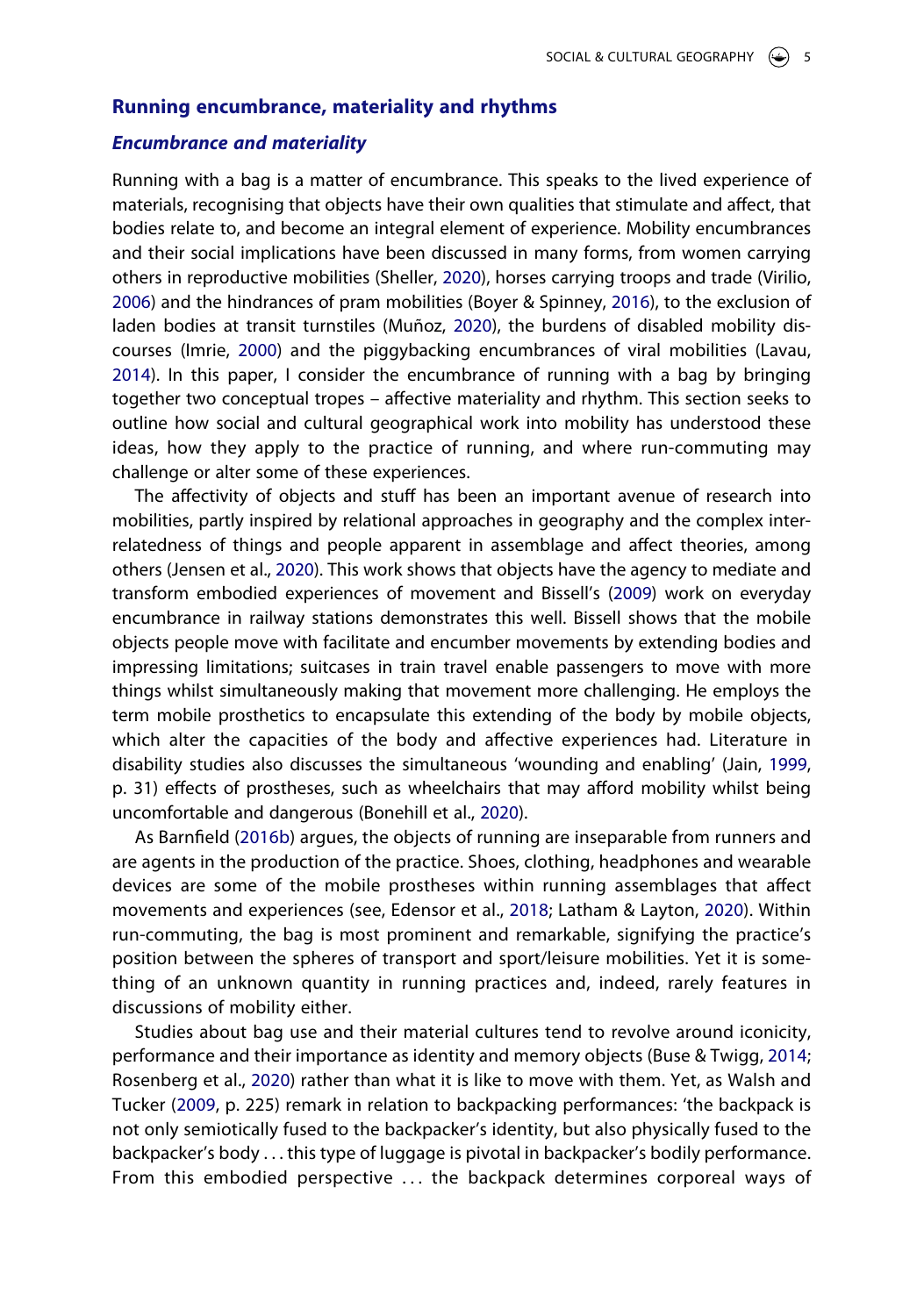<span id="page-6-6"></span><span id="page-6-5"></span>knowing'. This construction of alternative embodied forms of knowledge is common with other prostheses too, such as the use of white canes by visually impaired people (Šakaja, [2020](#page-19-9)). Thus far, however, only a couple of studies have researched the impact of bag-use on running, applying a sport science perspective (Scheer et al., [2019](#page-19-10), [2020](#page-19-11)) to investigate the economy and energy costs of running with a bag. As such, lived experiences of running with this particular mobile prosthesis remains unexplored, which this paper seeks to rectify.

## *Rhythm*

While the impact of materials on mobility have been explored variously, the lens of rhythm is rarely employed to understand the affectivity of stuff on mobile experiences. Yet, returning to the quotes that opened this paper, a striking rhythmicity or maybe arrhythmia comes through clearly. The issues Harriet and Holly take with the affectivity of a bag concern constriction, banging and jangling, all terms with rhythmic, auditory and vibratory associations. This suggests the affectivity of running with a bag is most readily perceived by runners' rhythmic registers, and something worthy of further exploration. The recent spate of research analysing running through the concept of rhythm is testament to the centrality of rhythm to running practices and its conceptual value for understanding running experiences (Edensor et al., [2018;](#page-17-8) Edensor & Larsen, [2018;](#page-17-10) Larsen, [2019\)](#page-18-9).

<span id="page-6-3"></span>Rhythm is a temporal dimension concerning starts, stops, cycles, tempos, repetitions, patterns and differences. Rhythmanalysis, as set forth by Lefebvre ([2004](#page-18-16)), is an approach to understanding everyday life through a receptivity to such dimensions and how they affect and structure. It is both an analysis of rhythms – bodily, social, elemental, daily, economic, cultural, political etc – and analysis through rhythms, utilising rhythms to shed light of spaces, places, bodies and life. It has predominantly been used to understand place rhythms, how places are reproduced and reconstituted by the rhythms that flow through them, and how bodies sense, embody and respond to these rhythms (Edensor, [2010;](#page-17-11) Larsen, [2019;](#page-18-9) Mels, [2004](#page-18-17)). These perspectives have been applied fruitfully to the analysis of running mobilities in recent years, particularly in understanding how running events may disrupt usual place-rhythms and how running practices are forged and maintained within the rhythms of everyday life (Cidell, [2014](#page-17-12); Edensor et al., [2018](#page-17-8); Edensor & Larsen, [2018](#page-17-10)).

<span id="page-6-4"></span><span id="page-6-2"></span><span id="page-6-1"></span><span id="page-6-0"></span>Yet for understanding the intense embodiment of running with a bag, these placebased rhythms are less influential and of greater significance are corporeal rhythms. These have received less attention in rhythmanalysis (Larsen, [2019\)](#page-18-9), which has generally considered how bodies engage with external rhythms rather than their own. Jonas Larsen's ([2019\)](#page-18-9) fleshy ethnography of the bodily and biological rhythms entangled in Etape Bornholm, a five day running event in Denmark, has recently begun to rectify this. He shows how running can be considered as a polyrhythmic ensemble in which runners' internal, corporeal, somatic, and biological rhythms are held central to the embodiment of that practice (Larsen, [2019\)](#page-18-9).

Such understandings are not only found in academic analyses, however. Runners in this study readily recognised the concept of rhythm and rhythmic experiences as important to their practice too: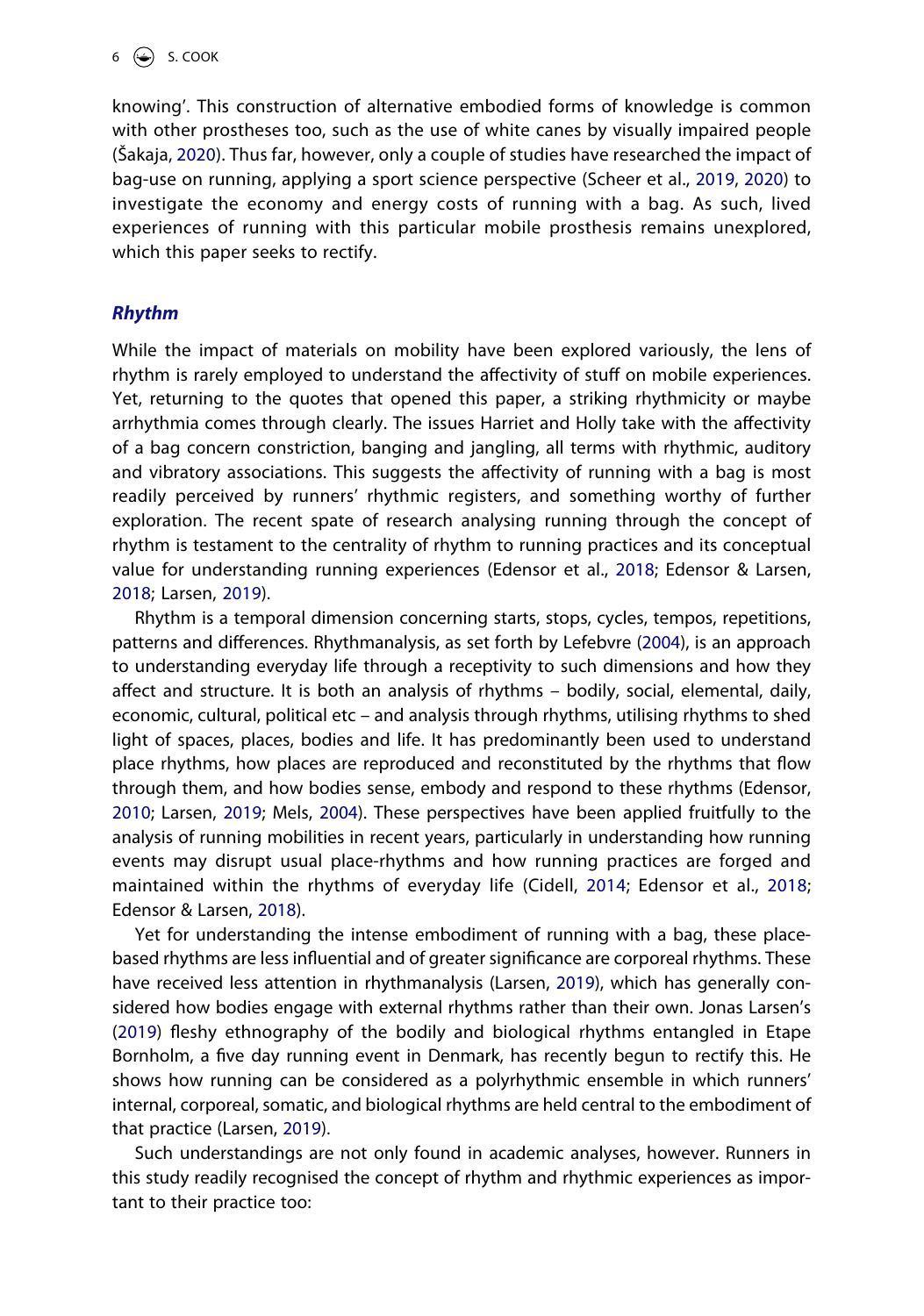'I would say when you get into a rhythm, your effort level can just really come down and just swing your arms and your legs and listen to what you're listening to or think about whatever your head takes you, and then really you're just like, not really thinking about running here. Whereas if it stops and starts, you're always like, looking left, looking right, "Oh, I've stopped here now. Gotta accelerate again." It's much harder.' (*Carl*)

Carl's construction of rhythm as an achievement or a particular state here is important for investigating running with a bag. Rather than seeing all running as rhythmical, participants in this study generally talked about finding their rhythm during a run. This implies there is an optimal rhythmic ensemble for each runner when the rhythms of legs swings, arm raises, breaths and heartbeats are all in harmony, resulting in positive experiences. This rhythmic alignment could be considered as running eurhythmia and the quest for this can be a constant one. Runners often describe a continual evaluation of their internal somatic rhythms. These rhythms are often apprehended and evaluated by listening to the body (Barnfield, [2016a](#page-16-4); Samson et al., [2017\)](#page-19-12) and a technological listening where selftracking technologies provide abstract data that runners entwine with their embodied experiences to evaluate their rhythmic ensemble (Esmonde, [2019](#page-17-13)). In the varied processes of finding their rhythm, and maybe losing it again, runners are experiencing arrhythmia and a body out of flow, when the experience is not so pleasant (Larsen, [2019](#page-18-9)). As such, eurhythmia could be considered as an embodied desire of run-commuters who want experiences marked by flow and rhythmic alignment (Csikszentmihalyi et al., [2017\)](#page-17-14).

<span id="page-7-4"></span><span id="page-7-2"></span><span id="page-7-1"></span>These rhythmic and material perspectives offer important ways of apprehending the experiences of running with a bag on the polyrhythmic ensemble of run-commuting. They draw attention to the tempos, cadences and synchronicities of body-object relations on the move, that provide valuable ways of understanding the experiences of mobility and sporting practices, and their significance.

## **Researching running with a bag**

<span id="page-7-5"></span><span id="page-7-3"></span><span id="page-7-0"></span>This paper emerged from a wider project studying the emergence, production and potential of run-commuting in the UK (Cook, [2020a\)](#page-17-2). The empirical material presented in the paper stems from two methods within the project's methodological bricolage. Firstly, interviews (face-to-face or Skype) were conducted with 19 run-commuters based in five cities in the UK between December 2016 and July 2017 (see Supplementary Material). Although the sample is more diverse than the 'average' run-commuter (Cook, [2021](#page-17-0)), the run-commuters in this study are still predominantly urban-dwelling, well-paid, highly educated, middle-aged white runners in professional industries. They started run-commuting, mostly, due to increases in running demands (such as training for a marathon) or increased responsibilities in work or home life (notably having children) that made it difficult to fit running into their everyday lives. Therefore, it is important to recognise the situatedness of participants' experiences and how they might differ from others' experiences. In particular, they are not reflective of the experiences of differently-abled bodies, of those new to running or of those whose running may be deemed riskier or out of place (such as Black runners – Hornbuckle, [2021](#page-18-18); Smith-Tran, [2021](#page-19-13)). Furthermore, running with a bag within the typically middle-class context of running for recreation, sport, and exercise in the UK (Caudwell, [2015\)](#page-17-15) is likely to be distinct from other running cultures, such as the experiences of those for whom running with (or lugging) a bag is work and/or involuntary, for example, Sherpas. Thus, this paper is a partial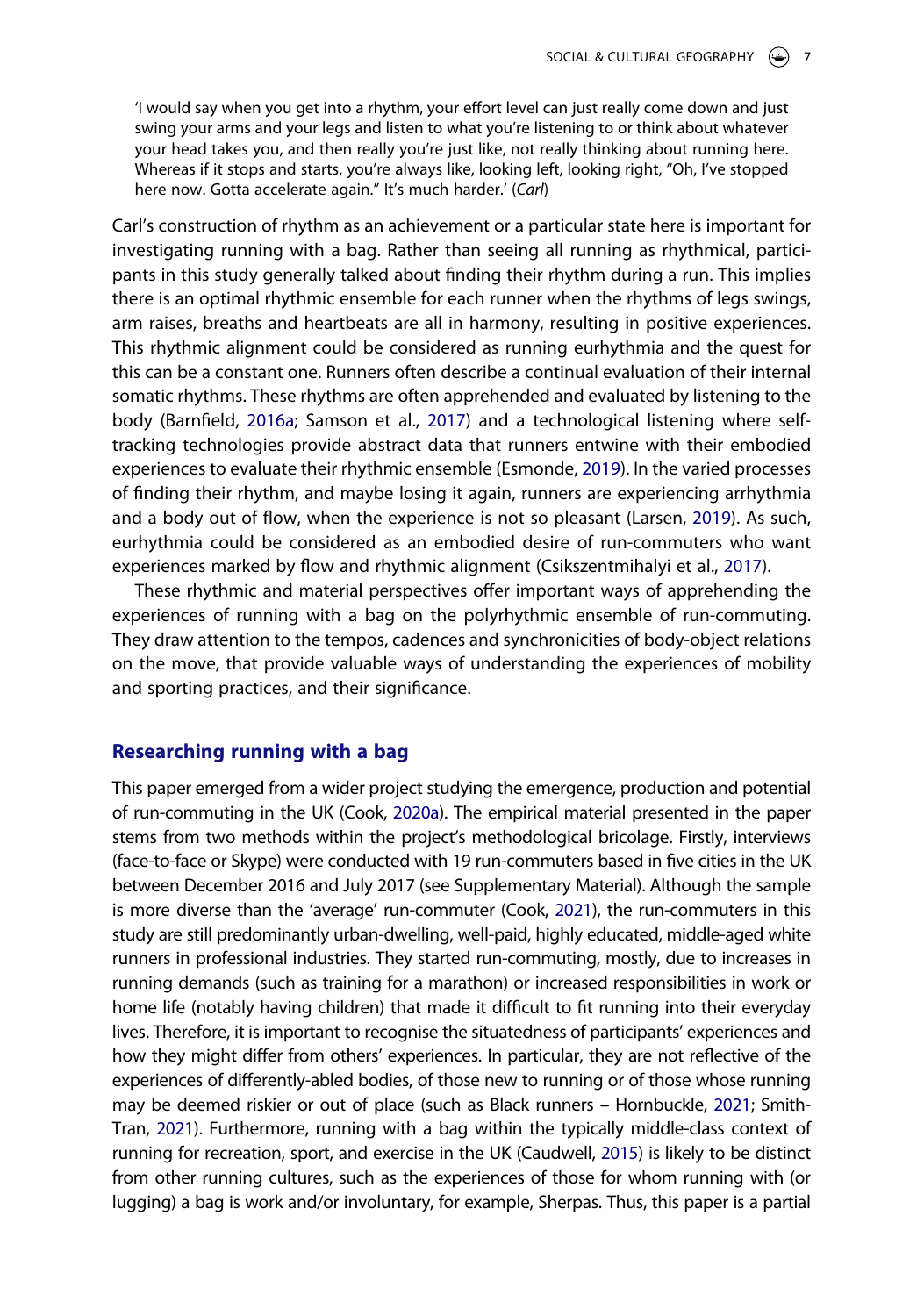insight into running with a bag, providing an in-depth exploration of the specific experience of run-commuters in the UK. The semi-structured interviews with participants were audiorecorded, transcribed and coded in order to analyse the materials and interpret pertinent themes in the empirical data. To aid the preservation of anonymity, participants has been given pseudonyms in this paper.

<span id="page-8-3"></span><span id="page-8-2"></span><span id="page-8-0"></span>Secondly, seven of the interviewed run-commuters undertook an additional go-along interview. Go-along interviews were used in this project to interrogate in-the-moment experiences of run-commuting as they involve the researcher participating in the practice being studied and experiencing the places and spaces within which a practice may take place (Anderson, [2004](#page-16-9)). Interviewing participants about their thoughts, feelings, experiences and actions at the point at which they are taking place, such as when running with a bag, can result in rich insights into experiences (Finlay & Bowman, [2017\)](#page-17-16) that this project sought to harness. Likewise, the joint accomplishment of a run together (Hockey & Allen-Collinson, [2013\)](#page-18-19) was a valuable aspect of this research tool. 'Accomplishing something together', as I have commented elsewhere, 'undoubtedly helped to develop this rapport, especially as I was also an insider to the practice. Rather than feeling like a research interview, participants often commented that it just felt like talking to another runner as they normally would on a run' (Cook, [2020b,](#page-17-17) p. 202), which further encouraged open discussions. It also provided autoethnographic engagement with running with a bag, which has been further complemented in this paper by reflections on my own running and run-commuting practices.

<span id="page-8-1"></span>Run-commuters took me on their usual routes and the dialogue was very loosely structured to allow topics to adapt to changing situations, and for questions to evolve from spontaneous encounters or experiences on the run (the practicalities of run-along interviews are discussed in Cook, [2020b](#page-17-17)). In doing so, run-commuters took me into their embodied run-commuting worlds (as partial and situated as they may be) which generated rich insights into running with a bag, which the following sections explore.

## **Disruptive rhythms**

As noted, the intense embodiment of run-commuting and fragility of running rhythms entails that any additions to the running assemblage could have disproportionate and arrhythmic impacts. My own running rhythms now include a wonky right arm that swings elliptically rather than the usual forward and back, a legacy of my body's rhythms counteracting the weight of a water bottle I carried on longer runs. As such, the impact of stuff on a runner's body is not trivial and can impress themselves longer term.

Participants' general consensus on running with a bag is one of tolerability. No one actively enjoyed running with a bag but most were able to tolerate it for the facilitation it offered their run-commuting. This is not to say that run-commuters do not have their gripes about wearing a bag or are unaware of the bodily implications. These were regularly discussed as (potentially) disruptive to their running rhythms in a few key ways.

Most run-commuters found the experience of running with a bag at least slightly disruptive to their usual rhythms and experiences. This was due to the impacts on their extant running rhythms and the new rhythms introduced by the bag itself: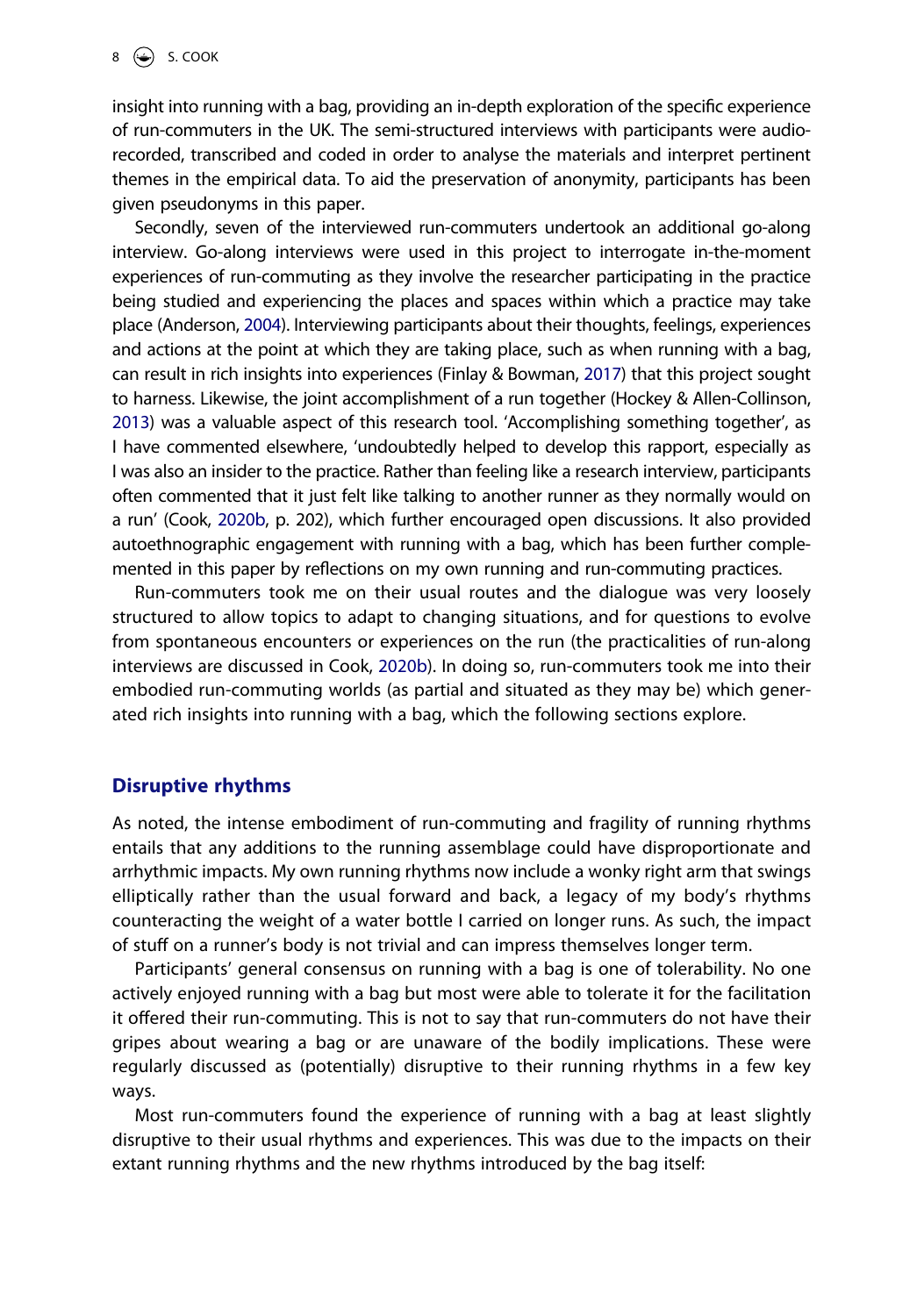'Find it a bit restrictive . . . makes me feel a bit heavier . . . I quite like the kind of freedom of just running and not being constrained by anything.' (*Fiona*)

'I think for me it's just the restrictive nature of it . . . So the bag I've got, it's got shoulder straps, a chest strap and a waist strap, and occasionally, the waist strap, even when it's loose, it still catches me and it doesn't wind me, but I'm conscious of it . . . For example, if I was running into the wind, I just felt like I was a much bigger target for the wind to catch.' (*Dominic*)

'It's pulling me back . . . I'll probably hunch forward a bit to counteract it, because I do tend to get shoulder ache.' (*Lisa)*

'Initially, it's just having that extra weight and even that slight kind of constriction around your torso. Changes the way you breathe. So it's almost kind of having to re-teach my shoulders to relax.' (*Mia*)

There are a range of rhythms visible here that run-commuters explain are knocked out of kilter by the addition of the bag. Many found bags, their weight, straps and materiality to be restrictive to their usual bodily movements. They are unable to access the usual range of movements they typically can, restrictions to their kinaesthetic and proprioceptive systems, and report a loss of freedom in their motion because of it. Others reported changes to their bodily form and rhythm to accommodate the bag, such as hunching forward. For me, I find running with a bag affects the bounciness of my gait, I run flatter as my body adjusts to the bag. Moreover, biological rhythms were also affected with some reporting a retuning of the respiratory rhythms to acclimatise to the bag, while others reflected the increased stress on the cardiovascular and muscular-skeletal rhythms, as they are required to work harder due to the additional weight of the bag. It is clear that, as a mobile prosthesis, a bag causes arrhythmia within the polyrhythmic ensemble of the runner, something that could be thought of as a disorienting experience (Bissell & Gorman-Murray, [2019\)](#page-17-18), initially at least. We sense from these quotes that runcommuters' usual flows and rhythms are becoming undone by the mobile-material encounter with a bag. They are losing their orienting relations to the movements of running through this encounter leading to a discoordination or possible disintegration of usual rhythms (Bissell & Gorman-Murray, [2019](#page-17-18)). As such, running with a bag is often perceived as an encumbrance or constraint with negative effects on the experience of run-commuting.

<span id="page-9-0"></span>This is not a one-way agency however. The bag does not only effect but is also affected by running too as body-object configurations spring into motion. Running imparts a rhythm onto the bag, forcing it to move and respond to the motions of the wider runcommuting assemblage. The bag's rhythm is often incongruous with other running rhythms, causing the eurhythmic state to be strayed from:

'It would just bounce up and down  $\dots$  if it was moving about  $\dots$  I'm having to hold the strap, which means my arms aren't moving. It's just not a comfortable motion.' (*Dominic*)

There are cacophonous rhythms here. The bouncing and jangling of the bag as the body's rhythms force it to move while still docked to run-commuters' backs causes disruption and displeasure. Although generally comfortable when stationary or walking, the bag can become at odds with the body when experiencing the intense embodiments of running. Particularly for large or ill-fitting bags, there is almost an inverse call-and-response relationship between the rhythms of bags and bodies, where a bag reacts with equal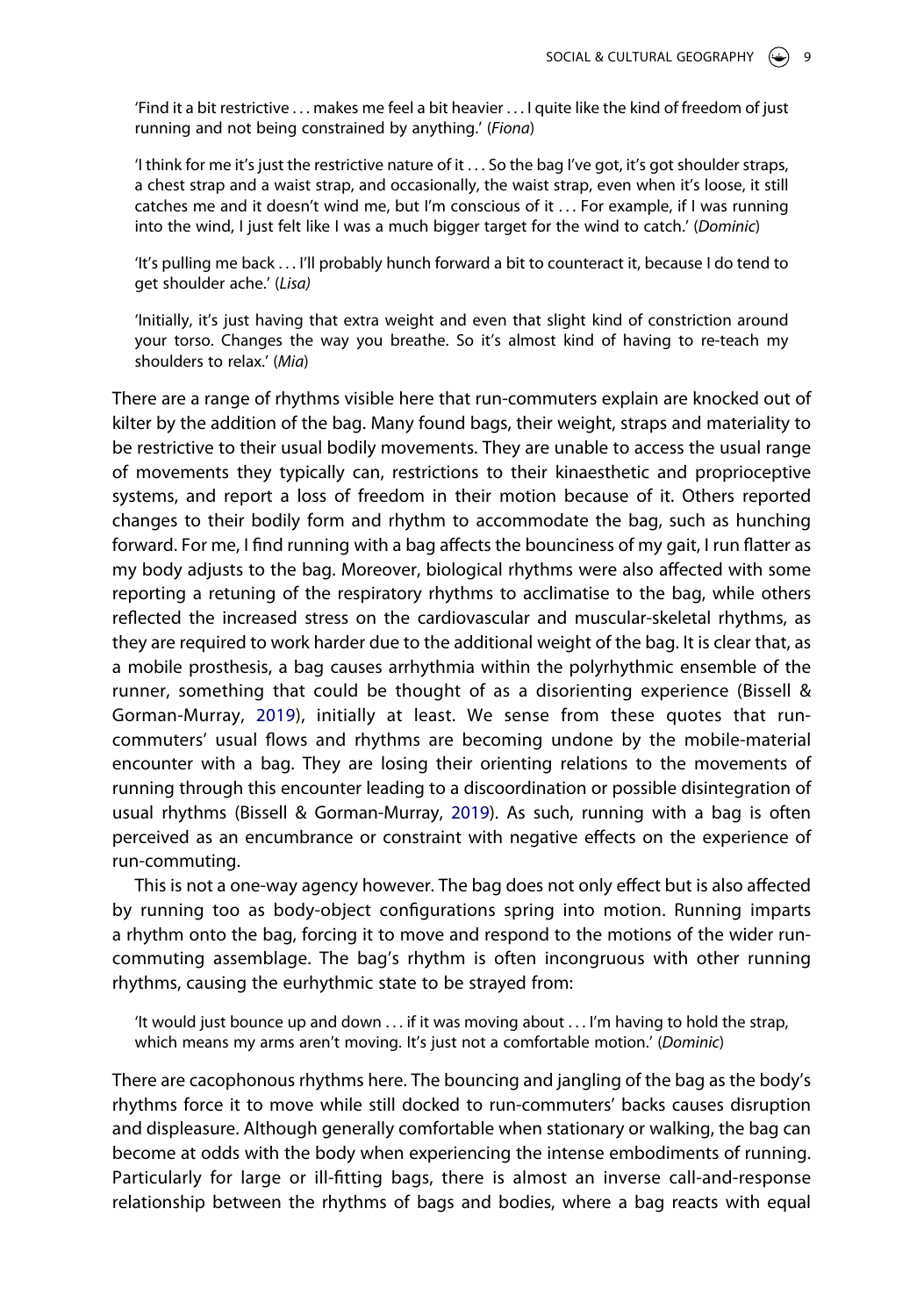10  $\bigodot$  S. COOK

yet opposite force to the runner, as though being repelled by a magnet. Dominic's holding of the strap is an attempt to bring the bag within his own force and field of motion, a rhythmic tactic explored further in the next section. Such cacophony speaks to the mutability of mobile objects (Bissell, [2009\)](#page-17-1), which change shape when on the move and inscribe themselves onto the body in doing so.

Two inscriptions in particular were reported by run-commuters as an outcome of the cacophonous bag and body rhythms – one caused by friction and the other heat:

'My first run-commute was with a huge backpack on . . . the thing that I noticed was I got like chafing around my neck. As it would bounce up and down, it would rub and you do a run and you get a blister' (*Sam*)

'It smells really offensive. Doesn't matter how many times I wash it. It's like, I wouldn't wear kit that smelt that bad. I'd throw the kit away. But I can't afford to throw away a £100 bag.' (*Lisa)*

<span id="page-10-1"></span><span id="page-10-0"></span>The impressions the disruptive rhythms of the bag can have on a runner can be painful and enduring, as well as sensually uncomfortable, particularly in regards to thermoception (see, Allen-Collinson & Owton, [2015;](#page-16-5) Hockey & Allen-Collinson, [2019](#page-18-20)). But here we also see the co-constitution and affective materiality of both bodies and objects. The heat caused from the weight, friction and lack of ventilation involved in wearing a bag can cause sweaty bodies, which impart odours and aromas back on to the bag. As expressed by Lisa above, these affects extend beyond the run itself, and can cause onward issues when bags are then taken into work or public transport spaces. While in exercise cultures sweat may illustrate self-care and athletics ideals (Waitt, [2014](#page-19-14)), in work spaces, particularly white-collar ones, sweat is embedded in different symbolic registers (Waitt & Stanes, [2015\)](#page-19-15). The sensations of sweat – the sight, touch and smell of it – are often pathologised, seen as going against workplace etiquettes and the 'social and gendered norms regarding professional work appearance' (Lee, [2016](#page-18-1), p. 415; Waitt & Stanes, [2015\)](#page-19-15). The impressions runners and bags make on one another can be affective and lasting. As a body-object assemblage, runcommuting can be a disruptive, uncomfortable and unenjoyable experience. The normal eurhythmia of running can be sent into arrhythmia as the polyrhythmic ensemble is affected by and seeks to accommodate an additional object and its weight, materiality, rhythms and constrictions. This does not appear to be a particularly harmonious concert of rhythms showing the materiality of bags to be constraining to run-commuting experiences.

<span id="page-10-2"></span>However, most run-commuters find running with a bag a tolerable thing. Although no one declared a liking for running encumbered in this way, most spoke of becoming accustomed to running with a bag:

'I'm so used to it. I don't really think about it anymore. Initially, I was, oh yeah, bit more aware of it but not anymore.' (*Callum*)

'Oh yeah. We've got to know each other.' (*Mia*)

This could be considered as an alternative eurhythmia, where a similar rhythmic quality to ordinary running has been reached, just at a different pitch. Although the differences to ordinary running rhythms and experiences are easily perceptible (and often negative in comparison), a different eurhythmia has been settled on when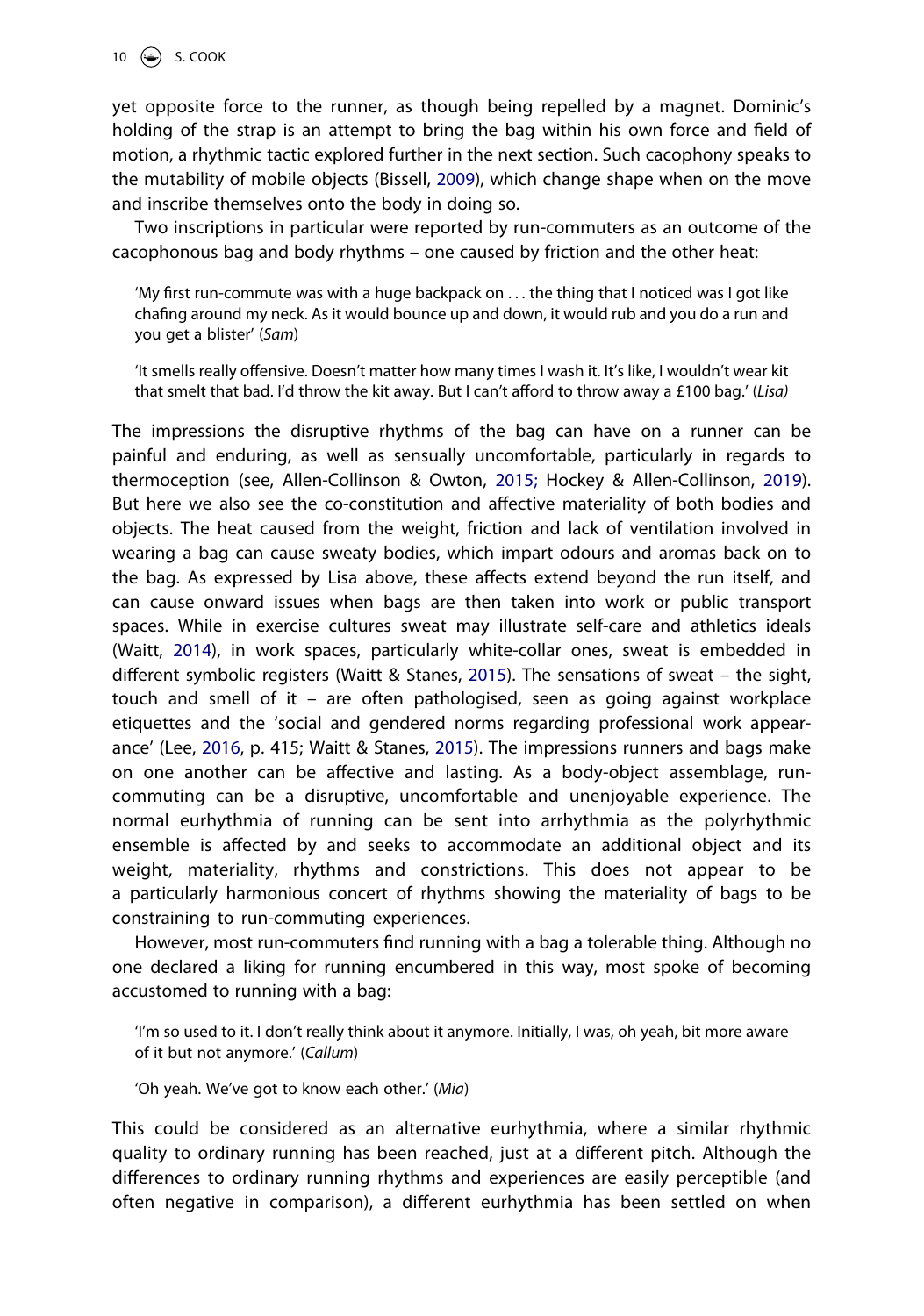<span id="page-11-0"></span>running with a bag as the body and the bag have 'got to know each other'. This is a form of fluid apprehension important in everyday mobile encumbrance (Bissell, [2009\)](#page-17-1) and could also be contemplated as a transformation habits. In this way, past actions feed into future ones, where '*all movements stretch beyond themselves to condition future movements*' (Bissell, [2014b](#page-17-19), p. 488 emphasis in the original). Drawing on Ravaisson, Bissell [\(2014b](#page-17-19)), argues that with repetition and time, habits transform movements and develop competencies. Movements once awkward, uncomfortable and disjointed become smooth, tolerable and unremarkable. Through habit, runcommuters can become accustomed to running with a bag, and in doing so, develop the skills and rhythms needed to cope with this additional stimulus in the intense embodiment of running.

#### **Managing rhythms**

To speed up this process of becoming accustomed and minimising the disruptive effects of bags, most run-commuters also spoke of making amendments to the mobile prostheses and wider assemblage in attempts to manage these rhythms. Once more, Bissell ([2009](#page-17-1)) offers an instructive way to think about this. Drawing on de Certeau and Ingold, Bissell [\(2009,](#page-17-1) p. 176) puts forward the idea of tactics to consider the 'practical knowledge that, through repetition, develop into skills and techniques for moving'. As such, these act as a form of feedback loop in the polyrhythmic ensemble of run-commuting, where practitioners alter their bodyobject configurations to produce more harmonious rhythms. These are processes rather than one-off events. As research from disability studies shows us, getting used to mobile prostheses is an ever-unfolding task involving the 'mutual shaping of people and devices through adjustment' (Winance, [2006,](#page-19-16) p. 52). Much like the 'creative process of re-embodiment experienced by physically disabled adults who become wheelchair users' (Papadimitriou, [2008](#page-19-17), p. 691), achieving tolerability in new body-object configurations for run-commuters often requires continual labour and adjustment. There were three main tactics run-commuters in this project employed to enhance the embodied experiences of running with a bag: speed, bag choice and packing.

<span id="page-11-2"></span><span id="page-11-1"></span>The first tactic is to dampen the impacts of running on the bag by running more slowly. The rhythms of slower running are more gentle waves than the staccato-like rhythms involved in running quickly. With milder forces being imparted on to the bag on the runner's back, the rhythms with which it moves are less abrasive, bouncy and jangly, leading to more tolerable experiences:

'I'm not conscious of it as like every single step of the way, but I'm certainly aware I'm wearing it. But I don't feel like it's slowing me down ... But yeah, it's not a big thing and that's partly why most of those runs are not like fast runs when I've got a bag on. I definitely wouldn't take a bag on a training run if I don't have to.' (*Sam*)

This tactic may actually be more an accidental one. The impetus for running slowly in runcommuting often stems from a desire to minimise energy-output and sweatiness, especially important for those who run to work in the morning and may lack shower facilities. This not only ensures the day ahead can be more easily transitioned to and endured, but it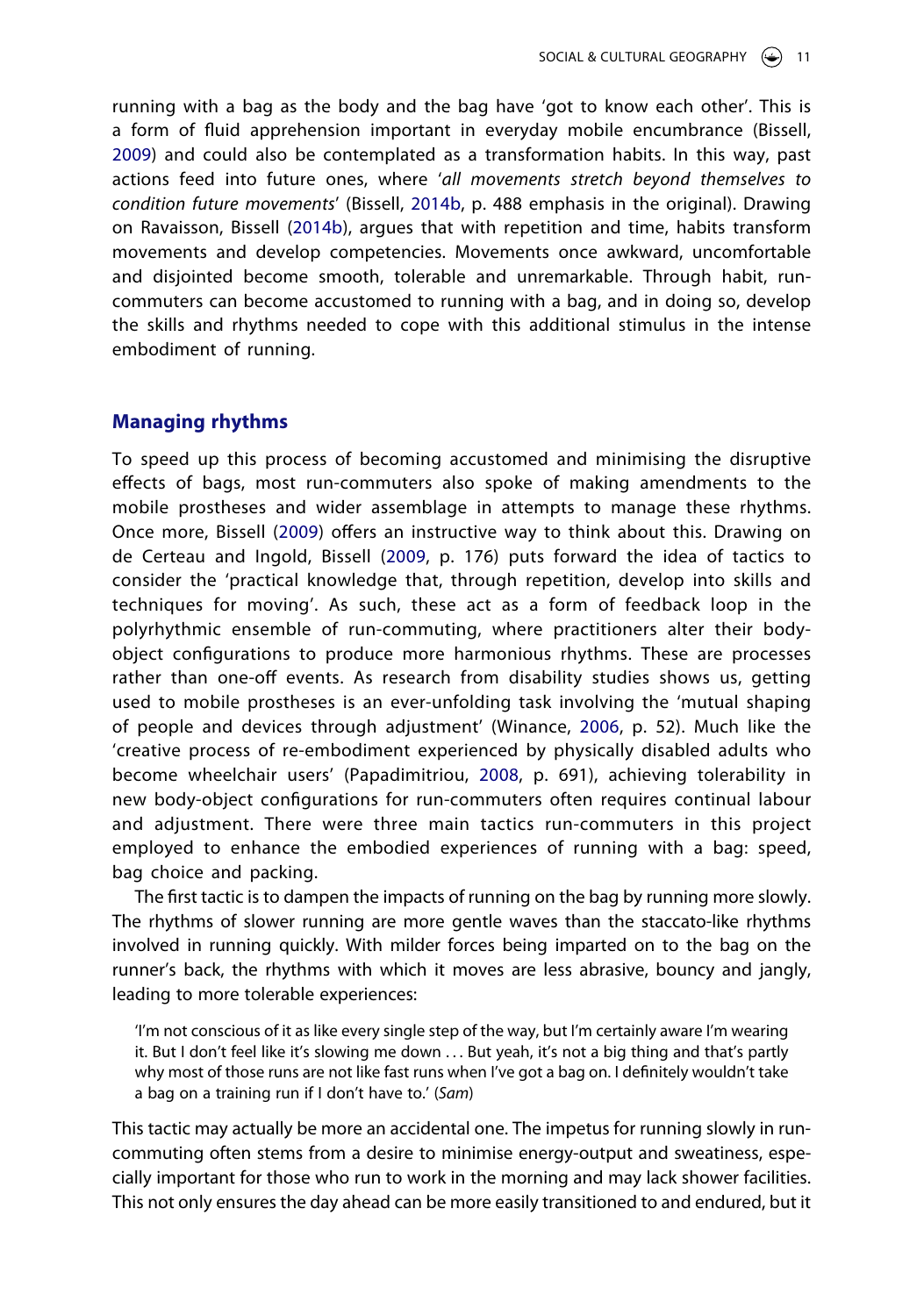also reduces the risk of overloading and injury that concerns some more frequent runcommuters. However, knock-on benefits for managing the disruptive rhythms of running with a bag are clearly noticeable and enjoyed. Altering the intensity of the rhythms at play in run-commuting can minimise the incongruent rhythms of bag-use.

The second tactic is one of bag choice. This is mostly a choice about design and a burgeoning research field has begun to demonstrate the importance of design on the taking place and experience of mobilities (Jensen et al., [2020](#page-18-14)). However, this work has generally explored larger-scale designs – the designs people may move within (e.g., urban or station design) or on (e.g., bicycle or car design) – rather than the smaller-scale design of objects that may move with people. For run-commuters, the design of the bag can be crucial in developing eurhythmia and mediating relationships between bodies and prostheses. Many run-commuters have used multiple different bags for run-commuting, in the hope of producing better experiences through design. A bag designed specifically for running, or even run-commuting, seemed crucial to producing better embodied experiences for most run-commuters. When asked what affordances they offered compared to other bags, participants in this project revealed a range of design elements they appreciated:

'It's to keep the bag locked down. It's to keep me feeling comfortable whilst locking the bag down . . . Lightweight. As light as possible. Minimalist . . . Ventilated . . . Reflectivity as well. And really just the design of it. It locks down without being uncomfortable, but it provided a secure fit.' (*Dominic*)

'It's really kind of held very close to the body and it's got 3 straps. So it really forms part of you — It's almost like an extra layer of clothing, in a way.' (*Sam*)

As well as other useful features related to the storage capacities and safety a bag can offer, there are various design elements visible here aimed at minimising the disruptive nature of bag-use rhythms. Straps are perhaps the most significant feature. A combination of shoulder straps, waist straps and chest straps 'lock down' bags very close to runners' bodies. In doing so, the cacophonous rhythms of bags and bodies colliding into one another are nullified as the running-assemblage moves as one rhythmic entity. Bodies and prostheses are no longer competing and the bag begins to form part of run-commuters, as Sam explained and seen in Dominic's strap-holding earlier. The importance of bag straps on the experience of run-commuting cannot be understated. Straps effectively force the runner's rhythms onto the bag, rather than having its own, and with a bodyobject assemblage that moves together, friction, irritation and heat are simultaneously reduced. A reduced size, weight and the design of ventilation features also helped in this endeavour. Together, the design features of specific running bags helped to smooth the disruptive rhythms experienced during bag-use and in doing so, help alleviate some of the negative affectivity of bags.

The precise design desired varies between run-commuters but the general design needs of the running body-object assemblage has led to the development of new bags pitched directly at run-commuters. This is evidence of the increasing commercialisation of runcommuting that has been visible in recent years (Cook, [2020a\)](#page-17-2), something lamented by a few participants in this project: 'Running is meant to be kind of a low-cost activity so I don't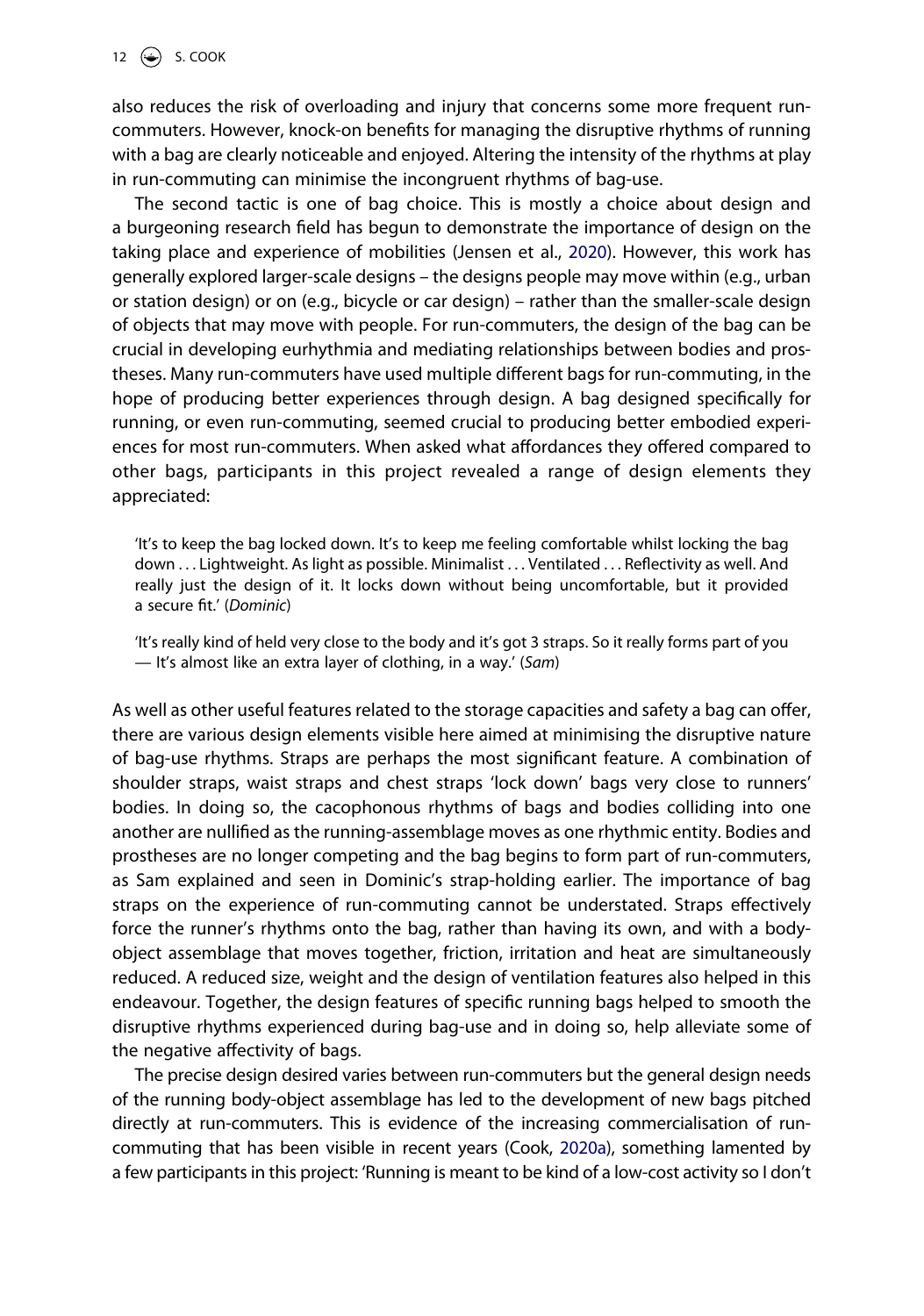like the commercialisation of it – the companies that are charging  $£200$  for a running bag' (*Callum*). The tactic of bag choice, thus, is an important one in run-commuters managing to run happily with bags but is one that can present financial barriers.

<span id="page-13-0"></span>The final key tactic employed by run-commuters involves developing the skills of packing to help alleviate the cacophonous rhythms of bodies and bags. Bag-packing is a valuable practice to analyse in mobile material cultures (Barry, [2017](#page-16-10)) and plays an important role here, with the microgeography of bags and their internal rhythms relating to the experience and logistics of run-commuting.

So far, I have discussed the bag as a single object. This is not truly accurate as a bag is itself a container for a variety of other objects. Just as bags have rhythms forced upon them when attached to a running body, the contents of bags are forced to move as well. They can bounce and rattle around in accordance or discordance with the rhythms of running, impressing back on one another as they vibrate, crease, bend, collide and mush together with often undesirable outcomes. The mutability of mobile objects seen here can affect running bodies too as the arrhythmia of moving objects hit, irritate, poke, weigh-down and aggravate runners' bodies. The role of packing was important to run-commuters in curtailing this and many participants discussed the development of this competency:

'I think I've learned how to pack it so you just don't have things jagging in your back.' (*Oliver*)

'It's packed pretty well, generally. Occasionally I've had slightly crumpled shirts, more crumpled than I perhaps like but not too bad ... I've got better at [packing] ... I think it's kind of rolling it into a kind of cylinder, almost. Fold and then roll it. That's the way I do the shirts.' (*Malcolm*)

Again here, we see attempts to make the multiple objects in a bag move with only one harmonious rhythm, all in accordance with each other. There are also techniques that change the form of these objects so they are less affected by the vibrations and pulsations of run-commuting, such as rolling clothes to reduce unwanted creasing. This development of packing skills helps to improve the embodied experiences of running with a bag by harmonising the arrhythmia of objects within the bag, diminishing the negative impacts on bodies they are moving with and the objects themselves. These were skills reported by all asked in the project, often accompanied with a narrative of refinement and fine-tuning. As such, packing is a key competence for many in their run-commuting practices and demonstrates how run-commuting is more widely enmeshed with other rhythms of work, home and everyday life. Packing skills are not usual competencies of running practices and this further highlights run-commuting's blurry position, caught between a mobile practice related to utility, commuting and work, and one related to sport, exercise and leisure.

### **Conclusion**

This paper has attempted to bring to life the previously unresearched experiences of runcommuting by exploring one of the defining aspects of the practice – running with a bag. This is a distinguishing feature of, yet also a major barrier to, run-commuting participation, so better understanding these experiences and how they can be made more pleasurable or manageable is important in helping to facilitate the practice. As an active travel mode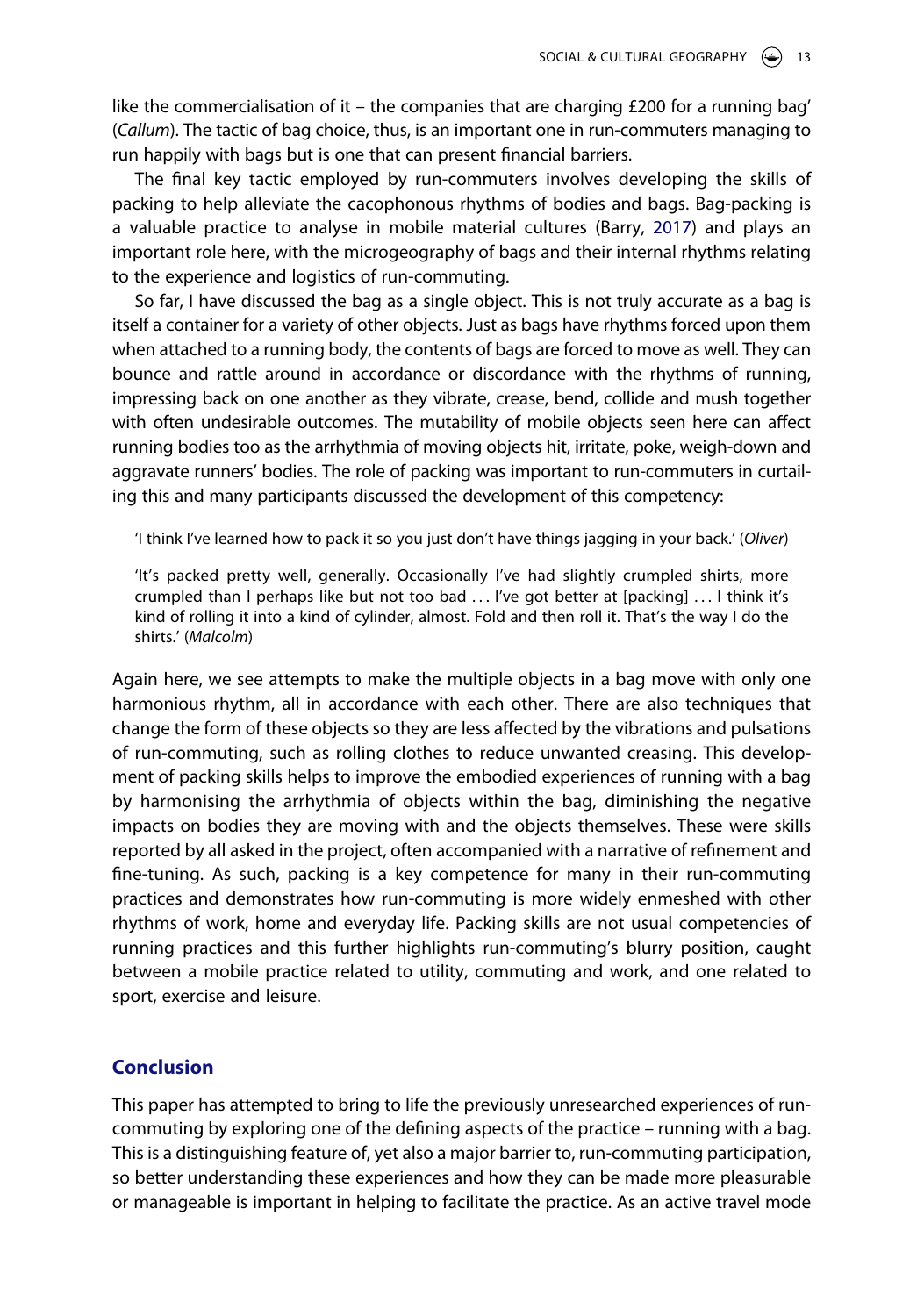growing in popularity that can help people maintain running habits amongst the competing rhythms of everyday life and benefit society more widely through reducing physical inactivity and transport pollution, run-commuting is a promising and important activity to attend to. I have done so in this paper by drawing on, and extending, social and cultural geography's interests in mobile and sporting practices, affective materialities, and rhythms to explore run-commuting as a new mobile body-object configuration, and the experiences and impacts of this.

Generally, running with a bag was not an overly pleasurable experience for runcommuters. Some reported severe dislike but most described a tolerance for it, accepting bags for the facilitation they offer their practice. The addition of bags to runners' bodies affected experiences by not only intensifying embodiment with new stimuli, but also contributing new rhythms to the polyrhythmic ensembles of runners. These rhythms were often disruptive and constricting, altering the ordinary eurhythmia of bodily movements, breaths, heart rates, and form. They were also disruptive through the rhythm of the bag itself, banging, jangling and moving in discordance with the body it is anchored too. The weight, friction, temperature and abrasions caused by the competing rhythms of bags and bodies often imprinted themselves onto runners' bodies, negatively affecting experiences. However, most run-commuters discussed a process of becoming accustomed to running with a bag. Through experience and habit, runners' bodies develop capacities to deal with the cacophonous stimuli of running with a bag, something aided by the simultaneous development of competences and tactics to manage moving with this mobile prosthesis. Together, bodily capacities, bag choice, packing skills and speed changes led to rhythmic retuning, altering run-commuting experiences to the point where running with a bag was mostly tolerable. This could be seen as the alternative eurhythmia of running with a bag.

Running with a bag extends run-commuters bodily capacities for load bearing but at the same time can curtail the pleasures and movements of running. Running with a bag is both a facilitation and an encumbrance that mediates and transforms the embodied experiences of run-commuting in a multitude of ways that come to light with a receptivity to materiality and rhythm. Paying close attention to bodies on the move and their material accoutrements, as I have done in this paper, helps advance social and cultural geography's interest in the embodied experiences of everyday movement by considering mobile-body-material relationships at more intimate and intense scales. It places bags and other encumbrances more firmly on the agenda in studies of mobility and sport too. While a wide range of mobile materials have been researched and politicised – such as shoes (Adey, [2020](#page-16-11)), waste (Davies, [2012\)](#page-17-20), and life jackets (Barry, [2019\)](#page-16-12) – bags have yet to receive similar treatment despite being ubiquitous everyday encumbrances.

<span id="page-14-0"></span>The analysis offered here points to valuable ways of further exploring bag-use and materials in mobile cultures more widely. Beyond their enabling or constraining functions, this work has demonstrated the importance of paying attention to how body-object configurations generate embodied, sensory, kinaesthetic, symbolic and rhythmical (dis)pleasures. In particular, the application of rhythmanalysis to mobile materials offers valuable insights at the intersection of design, material and mobility thinking into affective materiality, the lived experience of objects and the impacts they have. Being attuned to such impressions that moving bodies and things make on each other has also brought into view a variety of specific mobile material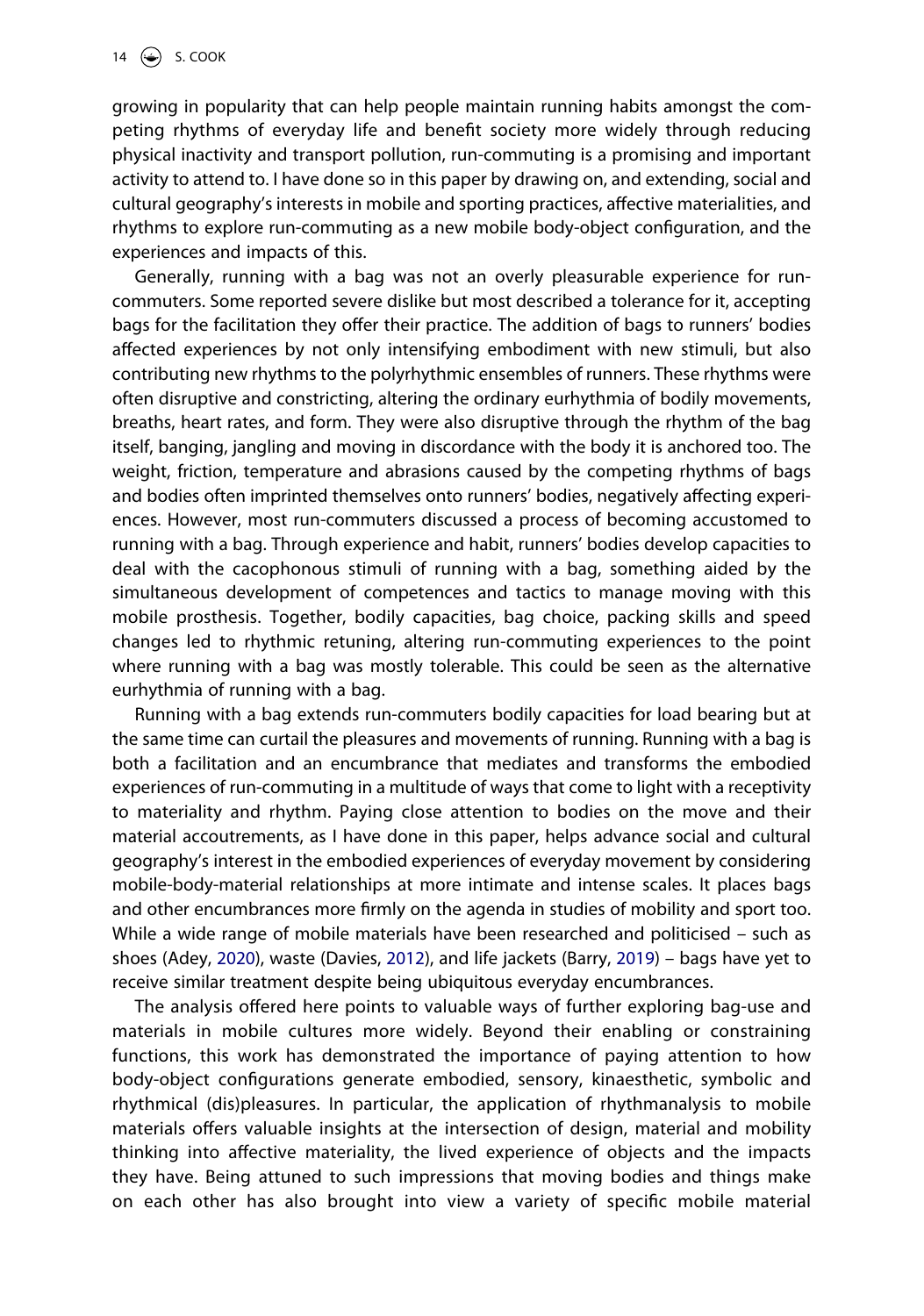practices – such as packing, adjustment, design – that not only form integral parts of mobile cultures but help to manage and sustain (or endure) practices too. Sensitivity to mobile-material relations also reveals the politics they are bound up in, highlighted here through the lamented commercialisation and cost of run-commuting bags. As work in disability studies makes clear, the relationships between mobility and things are anything but trivial and warrant further sustained study, exploring what is it like to move with/against materials, and the social, political and cultural implications of these. This paper has pointed to multiple ways forward for geography, mobility and sport studies in this regard, and urges more substantive engagement with mobile material cultures in the future.

The approach adopted in this paper also helps advance rhythmic thinking in these fields. Through a focus on bodily rhythms, this paper contributes to the energising, embodying and enlivening of rhythmanalysis. By attending to the rhythms of runcommuters' cardiovascular, respiratory, muscular-skeletal, kinaesthetic, thermoreceptive and proprioceptive systems while running with a bag, this paper takes seriously the fleshy, internal, biological, somatic and corporeal rhythms of bodies on the move that has generally overlooked in rhythmanalysis so far (Larsen, [2019](#page-18-9)), highlighting their significance for mobile and sporting practices.

Understanding sporting, mobile, material and rhythmic experiences in these ways not only helps us comprehend practices like run-commuting further but we can also better understand how participation in them is facilitated and constrained. As an active, healthy and sustainable mobile practice, run-commuting has much potential that warrants promotion. Yet, running with a bag presents a significant barrier for many in commencing run-commuting. This study reveals how through logistic routines, habit, packing and bag choice, run-commuters manage to overcome this barrier and run-commuting practices can be enabled.

#### **Acknowledgments**

Many thanks to Emma Craddock, Sam Hayes, Pete Adey, David Bissell and Tim Schwanen for their valuable feedback on earlier drafts of this paper. Thanks too to Helen Wilson and three anonymous referees for their supportive and constructive comments that have help to refine and develop this paper. I am also indebted to the run-commuters who shared their time, insights and stories with me. This work would not be possible without your enthusiasm and generosity. Thanks to the ESRC for funding this research through the SEDTC, and to Royal Holloway, University of London for providing open access funding for this paper.

## **Disclosure statement**

No potential conflict of interest was reported by the author(s).

## **Funding**

This work was supported by the Economic and Social Research Council under Grant Number Economic and Social Research Council ES/J500148/1.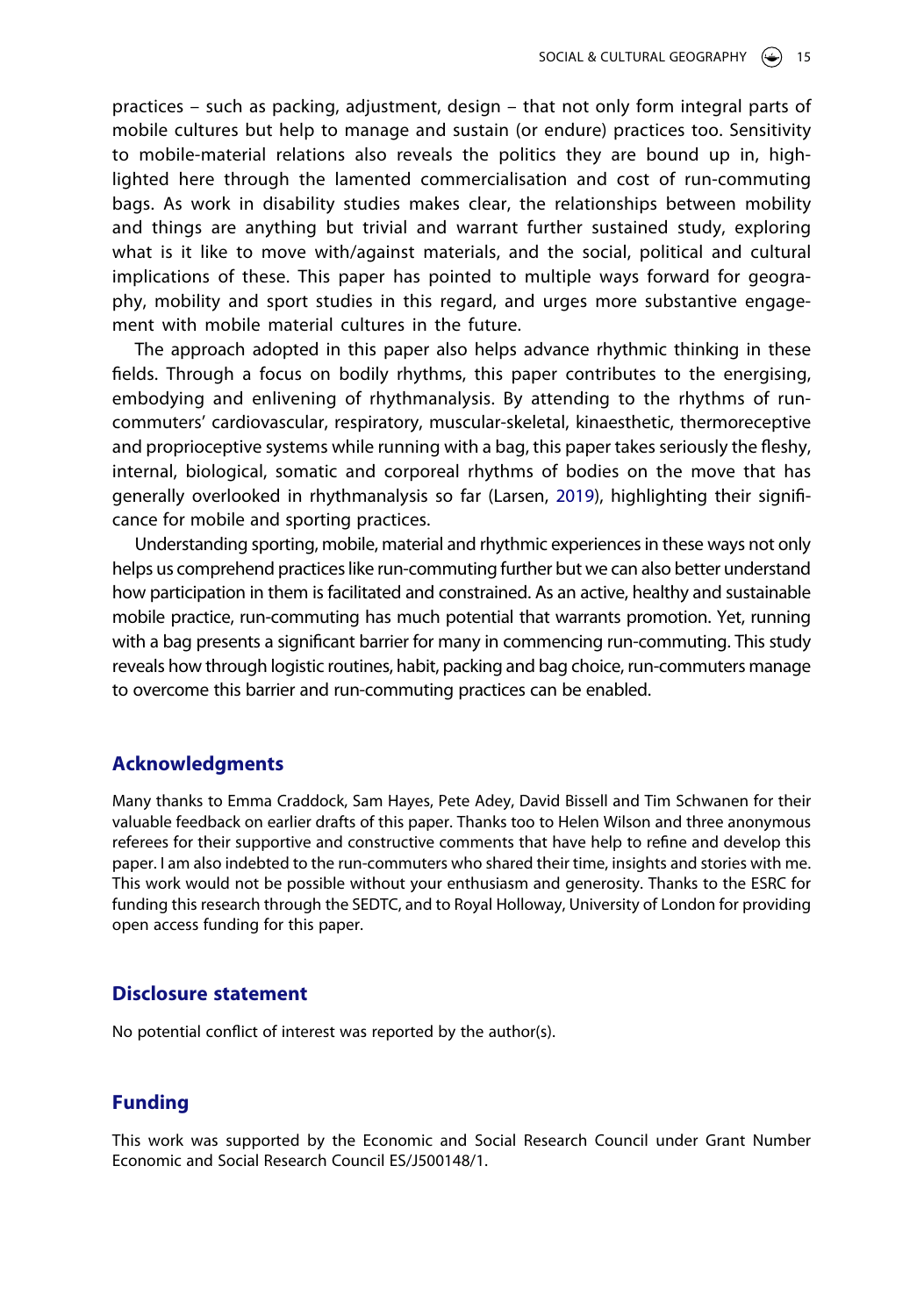16  $\bigodot$  S. COOK

#### **ORCID**

Simon Cook **b** http://orcid.org/0000-0002-6074-6571

#### **Ethics declaration**

The research included in this paper received ethical approval from Royal Holloway, University of London. All participants provided appropriate informed consent, which was obtained in writing by the researcher.

#### **Conflict declaration**

No potential competing interest was reported by the author

#### **Data management statement**

The author confirms that the data supporting the findings of this study are available within the article.

#### **References**

- <span id="page-16-11"></span>Adey, P. ([2020](#page-14-0)). Shoe: Towards a promiscuous politics of emergency evacuation mobility. *Environment and Planning. D, Society & Space*, *38*(2), 364–382. [https://doi.org/10.1177/](https://doi.org/10.1177/0263775820904966) [0263775820904966](https://doi.org/10.1177/0263775820904966)
- <span id="page-16-2"></span>Alger, K. ([2020\)](#page-3-0). Runners, now is our chance to change how we travel. *Runner's World UK, September 2020*, 43–49.
- <span id="page-16-3"></span>Allen-Collinson, J. [\(2005\)](#page-4-0). Emotions, interaction and the injured sporting body. *International Review for the Sociology of Sport*, *40*(2), 221–240. <https://doi.org/10.1177/1012690205057203>
- <span id="page-16-6"></span>Allen-Collinson, J., Jennings, G., Vaittinen, A., & Owton, H. ([2019](#page-4-1)). Weather-wise? Sporting embodiment, weather work and weather learning in running and triathlon. *International Review for the Sociology of Sport*, *54*(7), 777–792. <https://doi.org/10.1177/1012690218761985>
- <span id="page-16-5"></span>Allen-Collinson, J., & Owton, H. ([2015](#page-4-2)). Intense embodiment: Senses of heat in women's running and boxing. *Body & Society*, *21*(2), 245–268. <https://doi.org/10.1177/1357034X14538849>
- <span id="page-16-9"></span>Anderson, J. [\(2004\)](#page-8-0). Talking whilst walking: A geographical archaeology of knowledge. *Area*, *36*(3), 254–261. <https://doi.org/10.1111/j.0004-0894.2004.00222.x>
- <span id="page-16-1"></span>Andrews, G. J. ([2017](#page-3-1)). From post-game to play-by-play: Animating sports movement-space. *Progress in Human Geography*, *41*(6), 766–794. <https://doi.org/10.1177/0309132516660207>

<span id="page-16-0"></span>Bale, J. [\(2003\)](#page-3-2). *Sports Geography* (Second ed.). Routledge.

- <span id="page-16-4"></span>Barnfield, A. ([2016a](#page-4-3)). Grasping physical exercise through recreational running and non-representational theory: A case study from Sofia, Bulgaria. *Sociology of Health & Illness*, *38*  (7), 1121–1136. <https://doi.org/10.1111/1467-9566.12434>
- <span id="page-16-8"></span>Barnfield, A. ([2016b](#page-5-0)). Public health, physical exercise and non-representational theory – A mixed method study of recreational running in Sofia, Bulgaria. *Critical Public Health*, *26*(3), 281–293. <https://doi.org/10.1080/09581596.2015.1029434>
- <span id="page-16-7"></span>Barnfield, A. [\(2020\)](#page-4-1). 'The feel of the stones, sounds of cars, the different smells': How incorporating the senses can help support equitable health promotion. *Social Sciences*, *9*(6), 108. [https://doi.](https://doi.org/10.3390/socsci9060108) [org/10.3390/socsci9060108](https://doi.org/10.3390/socsci9060108)

<span id="page-16-10"></span>Barry, K. ([2017](#page-13-0)). *Everyday practices of tourism mobilities: Packing a bag*. Routledge.

<span id="page-16-12"></span>Barry, K. ([2019](#page-14-0)). Art and materiality in the global refugee crisis: Ai Weiwei's artworks and the emerging aesthetics of mobilities. *Mobilities*, *14*(2), 204–217. [https://doi.org/10.1080/17450101.](https://doi.org/10.1080/17450101.2018.1533683) [2018.1533683](https://doi.org/10.1080/17450101.2018.1533683)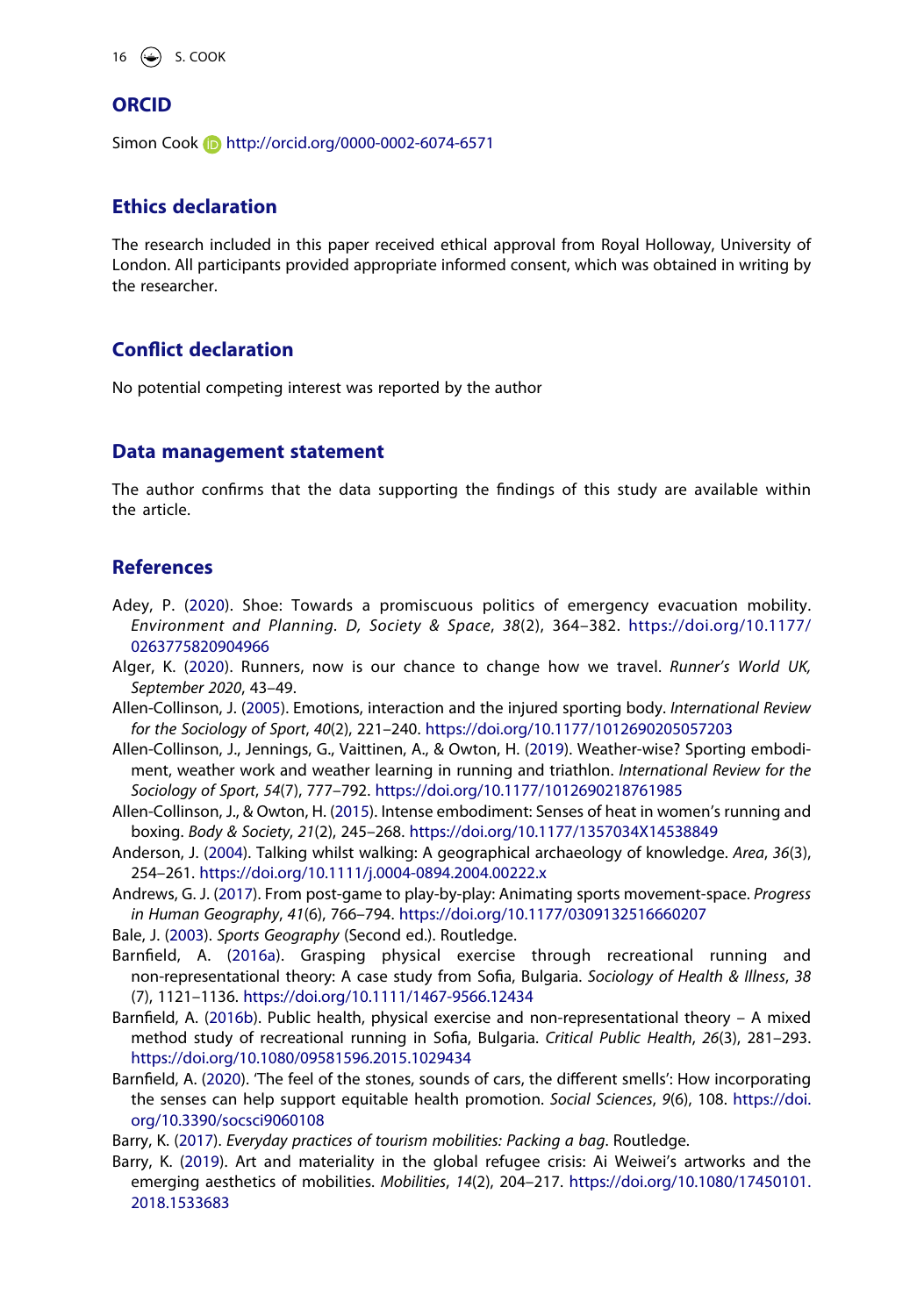- <span id="page-17-1"></span>Bissell, D. [\(2009\)](#page-3-3). Conceptualising differently-mobile passengers: Geographies of everyday encumbrance in the railway station. *Social & Cultural Geography*, *10*(2), 173–195. [https://doi.org/10.1080/](https://doi.org/10.1080/14649360802652137) [14649360802652137](https://doi.org/10.1080/14649360802652137)
- <span id="page-17-5"></span>Bissell, D. ([2014a\)](#page-4-4). Habits. In P. Adey, D. Bissell, K. Hannam, P. Merriman, & M. Sheller (Eds.), *The routledge handbook of mobilities* (pp. 483–492). Routledge. [https://doi.org/10.4324/](https://doi.org/10.4324/9781315857572.ch43)  [9781315857572.ch43](https://doi.org/10.4324/9781315857572.ch43)
- <span id="page-17-19"></span>Bissell, D. [\(2014b\)](#page-11-0). Encountering stressed bodies: Slow creep transformations and tipping points of commuting mobilities. *Geoforum*, *51*, 191–201. <https://doi.org/10.1016/j.geoforum.2013.11.007>
- <span id="page-17-18"></span>Bissell, D., & Gorman-Murray, A. [\(2019\)](#page-9-0). Disoriented geographies: Undoing relations, encountering limits. *Transactions of the Institute of British Geographers*, *44*(4), 707–720. [https://doi.org/10.1111/](https://doi.org/10.1111/tran.12307) [tran.12307](https://doi.org/10.1111/tran.12307)
- <span id="page-17-4"></span>Bissell, D., Vannini, P., & Jensen, O. B. ([2017](#page-4-5)). Intensities of mobility: Kinetic energy, commotion and qualities of supercommuting. *Mobilities*, *12*(6), 795–812. [https://doi.org/10.1080/17450101.2016.](https://doi.org/10.1080/17450101.2016.1243935) [1243935](https://doi.org/10.1080/17450101.2016.1243935)
- <span id="page-17-7"></span>Bonehill, J., Benzon, N. V., & Shaw, J. ([2020](#page-5-1)). 'The shops were only made for people who could walk': Impairment, barriers and autonomy in the mobility of adults with cerebral palsy in urban England. *Mobilities*, *15*(3), 341–361. <https://doi.org/10.1080/17450101.2020.1746057>
- <span id="page-17-6"></span>Boyer, K., & Spinney, J. ([2016](#page-5-2)). Motherhood, mobility and materiality: Material entanglements, journey-making and the process of 'becoming mother'. *Environment and Planning. D, Society & Space*, *34*(6), 1113–1131. <https://doi.org/10.1177/0263775815622209>
- <span id="page-17-9"></span>Buse, C., & Twigg, J. ([2014](#page-5-3)). Women with dementia and their handbags: Negotiating identity, privacy and 'home' through material culture. *Journal of Aging Studies*, *30*, 14–22. [https://doi.org/10.1016/](https://doi.org/10.1016/j.jaging.2014.03.002) [j.jaging.2014.03.002](https://doi.org/10.1016/j.jaging.2014.03.002)
- <span id="page-17-15"></span>Caudwell, J. ([2015](#page-7-0)). Running for pleasures. In R. Pringle, R. E. Rinehart, & J. Caudwell (Eds.), *Sport and the Social Significance of Pleasure* (pp. 97–115). Routledge. [http://ebookcentral.proquest.com/lib/](http://ebookcentral.proquest.com/lib/rhul/detail.action?docID=3569273) [rhul/detail.action?docID=3569273](http://ebookcentral.proquest.com/lib/rhul/detail.action?docID=3569273)
- <span id="page-17-12"></span>Cidell, J. ([2014](#page-6-0)). Running road races as transgressive event mobilities. *Social & Cultural Geography*, *15*  (5), 571–583. <https://doi.org/10.1080/14649365.2014.908236>
- <span id="page-17-2"></span>Cook, S. ([2020a\)](#page-3-4). *Run-Commuting in the UK: the emergence, production and potential of a mobile practice* [PhD]. Royal Holloway, University of London.
- <span id="page-17-17"></span>Cook, S. [\(2020b\)](#page-8-1). Researching the run: Methods for exploring mundane jographies. In H. Holmes & S. M. Hall (Eds.), *Mundane Methods: Innovative ways to research the everyday* (pp. 193–210). Manchester University Press.
- <span id="page-17-0"></span>Cook, S. ([2021](#page-2-0)). Geographies of run-commuting in the UK. *Journal of Transport Geography*, *92*, 103038. <https://doi.org/10.1016/j.jtrangeo.2021.103038>
- <span id="page-17-3"></span>Cook, S., Shaw, J., & Simpson, P. ([2016](#page-4-6)). Jography: Exploring meanings, experiences and spatialities of recreational road-running. *Mobilities*, *11*(5), 744–769. [https://doi.org/10.1080/17450101.2015.](https://doi.org/10.1080/17450101.2015.1034455) [1034455](https://doi.org/10.1080/17450101.2015.1034455)
- <span id="page-17-14"></span>Csikszentmihalyi, M., Latter, P., & Duranso, C. W. ([2017](#page-7-1)). *Running Flow*. Human Kinetics, Inc.
- <span id="page-17-20"></span>Davies, A. R. ([2012](#page-14-0)). Geography and the matter of waste mobilities. *Transactions of the Institute of British Geographers*, *37*(2), 191–196. <https://doi.org/10.1111/j.1475-5661.2011.00472.x>
- <span id="page-17-11"></span>Edensor, T. (Ed.). [\(2010\)](#page-6-1). *Geographies of rhythm: Nature, place, mobilities and bodies*. Ashgate.
- <span id="page-17-8"></span>Edensor, T., Kärrholm, M., & Wirdelöv, J. ([2018\)](#page-5-4). Rhythmanalysing the urban runner: Pildammsparken, Malmö. *Applied Mobilities*, *3*(2), 97–114. [https://doi.org/10.1080/23800127.](https://doi.org/10.1080/23800127.2017.1347361) [2017.1347361](https://doi.org/10.1080/23800127.2017.1347361)
- <span id="page-17-10"></span>Edensor, T., & Larsen, J. ([2018\)](#page-6-2). Rhythmanalysing marathon running: 'A drama of rhythms'. *Environment and Planning A: Economy and Space*, *50*(3), 730–746. [https://doi.org/10.1177/](https://doi.org/10.1177/0308518X17746407) [0308518X17746407](https://doi.org/10.1177/0308518X17746407)
- <span id="page-17-13"></span>Esmonde, K. [\(2019\)](#page-7-2). Training, tracking, and traversing: Digital materiality and the production of bodies and/in space in runners' fitness tracking practices. *Leisure Studies*, *38*(6), 804–817. [https://](https://doi.org/10.1080/02614367.2019.1661506) [doi.org/10.1080/02614367.2019.1661506](https://doi.org/10.1080/02614367.2019.1661506)
- <span id="page-17-16"></span>Finlay, J. M., & Bowman, J. A. [\(2017\)](#page-8-2). Geographies on the move: A practical and theoretical approach to the mobile interview. *The Professional Geographer*, *69*(2), 263–274. [https://doi.org/10.1080/](https://doi.org/10.1080/00330124.2016.1229623) [00330124.2016.1229623](https://doi.org/10.1080/00330124.2016.1229623)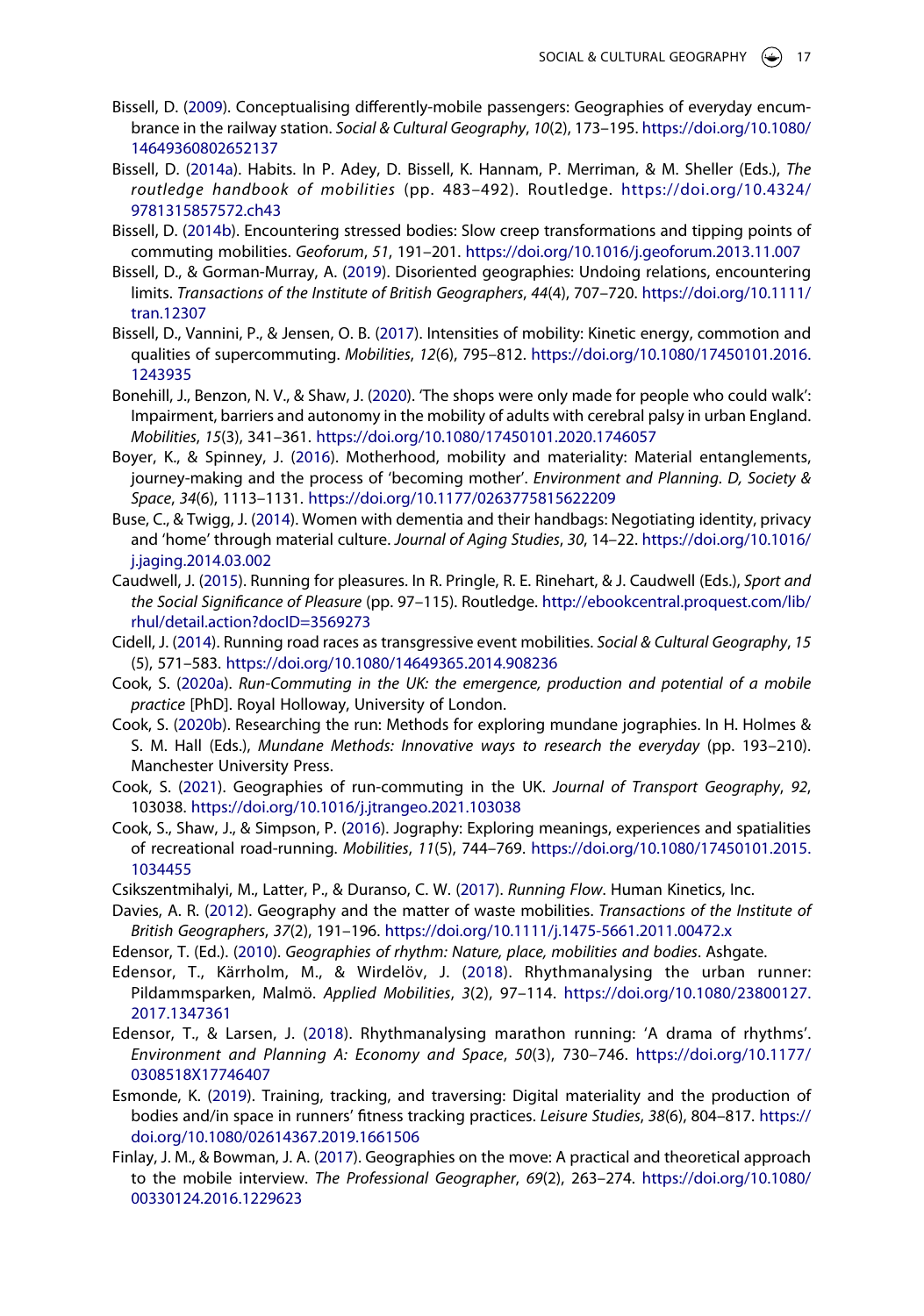- <span id="page-18-4"></span>Hitchings, R., & Latham, A. ([2017](#page-3-5)). Exercise and environment: New qualitative work to link popular practice and public health. *Health & Place*, *46*, 300–306. [https://doi.org/10.1016/j.healthplace.](https://doi.org/10.1016/j.healthplace.2017.04.009) [2017.04.009](https://doi.org/10.1016/j.healthplace.2017.04.009)
- <span id="page-18-6"></span>Hockey, J. ([2013](#page-4-0)). Knowing the 'Going': The sensory evaluation of distance running. *Qualitative Research in Sport, Exercise and Health*, *5*(1), 127–141.<https://doi.org/10.1080/2159676X.2012.693531>
- <span id="page-18-19"></span>Hockey, J., & Allen-Collinson, J. [\(2013\)](#page-8-3). Distance Running as Play/Work: Training-together as a joint accomplishment. In P. Tolmie & M. Rouncefield (Eds.), *Ethnomethodology at Play* (pp. 211–226). Ashgate.
- <span id="page-18-20"></span>Hockey, J., & Allen-Collinson, J. [\(2019\)](#page-10-0). Distance runners as thermal objects: Temperature work, somatic learning and thermal attunement. *Culture Machine*, *17*. [https://culturemachine.net/vol-](https://culturemachine.net/vol-17-thermal-objects/distance-runners/)[17-thermal-objects/distance-runners/](https://culturemachine.net/vol-17-thermal-objects/distance-runners/)
- <span id="page-18-18"></span>Hornbuckle, L. M. ([2021](#page-7-3)). Running while Black: A distinctive safety concern and barrier to exercise in White neighborhoods. *Preventive Medicine Reports*, *22*, 101378. [https://doi.org/10.1016/j.pmedr.](https://doi.org/10.1016/j.pmedr.2021.101378) [2021.101378](https://doi.org/10.1016/j.pmedr.2021.101378)
- <span id="page-18-12"></span>Imrie, R. ([2000](#page-5-5)). Disability and discourses of mobility and movement. *Environment and Planning A: Economy and Space*, *32*(9), 1641–1656. <https://doi.org/10.1068/a331>
- <span id="page-18-15"></span>Jain, S. S. ([1999](#page-5-6)). The prosthetic imagination: Enabling and disabling the prosthesis trope. *Science, Technology & Human Values*, *24*(1), 31–54. <https://doi.org/10.1177/016224399902400103>
- <span id="page-18-14"></span>Jensen, O. B., Lassen, C., & Lange, I. S. G. [\(2020\)](#page-5-7). Material mobilities. In O. B. Jensen, C. Lassen, & I. S. G. Lange (Eds.), *Material Mobilities* (pp. 1–15). Routledge. [https://doi.org/10.4324/](https://doi.org/10.4324/9780429198496) [9780429198496](https://doi.org/10.4324/9780429198496)
- <span id="page-18-2"></span>Koch, N. ([2018](#page-3-6)). Sports and the city. *Geography Compass*, *12*(3), e12360. [https://doi.org/10.1111/](https://doi.org/10.1111/gec3.12360) [gec3.12360](https://doi.org/10.1111/gec3.12360)
- <span id="page-18-5"></span>Larsen J. ([2018](#page-3-7)). Commuting, exercise and sport: an ethnography of long-distance bike commuting. Social & Cultural Geography, 19(1), 39–58. [10.1080/14649365.2016.1249399](https://doi.org/10.1080/14649365.2016.1249399)
- <span id="page-18-9"></span>Larsen, J. ([2019\)](#page-4-2). 'Running on sandcastles': Energising the rhythmanalyst through nonrepresentational ethnography of a running event. *Mobilities*, *14*(5), 561–577. [https://doi.org/10.](https://doi.org/10.1080/17450101.2019.1651092) [1080/17450101.2019.1651092](https://doi.org/10.1080/17450101.2019.1651092)
- <span id="page-18-3"></span>Latham, A., & Layton, J. [\(2020\)](#page-3-6). Kinaesthetic cities: Studying the worlds of amateur sports and fitness in contemporary urban environments. *Progress in Human Geography*, *44*(5), 852–876. [https://doi.](https://doi.org/10.1177/0309132519859442) [org/10.1177/0309132519859442](https://doi.org/10.1177/0309132519859442)
- <span id="page-18-13"></span>Lavau, S. [\(2014](#page-5-5)). Viruses. In P. Adey, D. Bissell, K. Hannam, P. Merriman, & M. Sheller (Eds.), *The routledge handbook of mobilities* (pp. 298–305). Routledge. [https://doi.org/10.4324/](https://doi.org/10.4324/9781315857572.ch43)  [9781315857572.ch43](https://doi.org/10.4324/9781315857572.ch43)
- <span id="page-18-1"></span>Lee, D. J. [\(2016\)](#page-3-8). Embodied bicycle commuters in a car world. *Social & Cultural Geography*, *17*(3), 401–422. <https://doi.org/10.1080/14649365.2015.1077265>
- <span id="page-18-16"></span>Lefebvre, H. [\(2004\)](#page-6-3). *Rhythmanalysis: Space, time, and everyday life* (S. Elden & G. Moore, Trans.). Continuum.
- <span id="page-18-7"></span>Lev, A. [\(2019\)](#page-4-0). Becoming a long-distance runner – Deriving pleasure and contentment in times of pain and bodily distress. *Leisure Studies*, *38*(6), 790–803. [https://doi.org/10.1080/02614367.2019.](https://doi.org/10.1080/02614367.2019.1640776) [1640776](https://doi.org/10.1080/02614367.2019.1640776)
- <span id="page-18-10"></span>Lev, A. ([2021](#page-4-4)). Distance runners in a dys-appearance state – Reconceptualizing the perception of pain and suffering in times of bodily distress. *Qualitative Research in Sport, Exercise and Health*, *13*  (3), 473–487. <https://doi.org/10.1080/2159676X.2020.1734647>
- <span id="page-18-8"></span>Lorimer, H. [\(2012\)](#page-4-0). Surfaces and Slopes. *Performance Research*, *17*(2), 83–86. [https://doi.org/10.1080/](https://doi.org/10.1080/13528165.2012.671080) [13528165.2012.671080](https://doi.org/10.1080/13528165.2012.671080)
- <span id="page-18-17"></span>Mels, T. (Ed.). [\(2004\)](#page-6-4). *Reanimating Places: A Geography of Rhythms*. Ashgate.
- <span id="page-18-11"></span>Muñoz, D. ([2020](#page-5-8)). An uncomfortable turnstile: Bodily exclusion and boarding practices in a public transport system. *Emotion, Space and Society*, *34*, 100652. [https://doi.org/10.1016/j.emospa.2019.](https://doi.org/10.1016/j.emospa.2019.100652) [100652](https://doi.org/10.1016/j.emospa.2019.100652)
- <span id="page-18-0"></span>Owen, J., & Boyer, K. [\(2019\)](#page-3-9). Holding on to childhood things: Storage, emotion, and curation of children's material biographies. *Social & Cultural Geography*, 1–18. [https://doi.org/10.1080/](https://doi.org/10.1080/14649365.2019.1705992) [14649365.2019.1705992](https://doi.org/10.1080/14649365.2019.1705992)